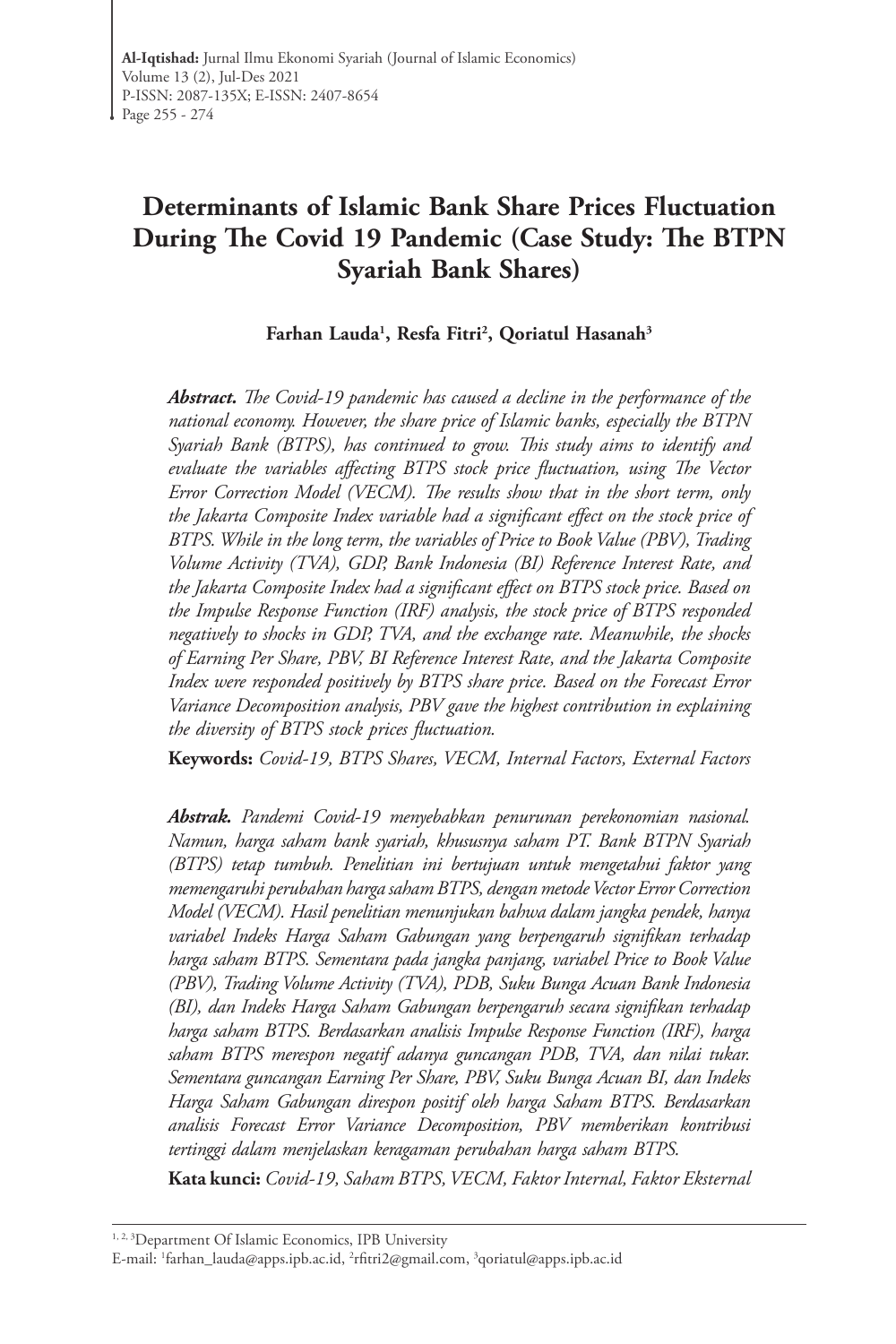# **Introduction**

According to Bank Indonesia's 2020 Indonesian Economic Report (2021), the Covid-19 outbreak, which started spreading quickly throughout Indonesia in March 2020, prompted the Indonesian government to implement measures to contain its spread, including Large-Scale Social Restrictions. However, the consequences of this strategy weakened the national economy.

On the other hand, based on a report from the Financial Services Authority (2021), the total assets of the Islamic Finance Industry grew by 22.7 percent in 2020. In December 2019, the total assets of the Islamic Finance Industry were IDR 1,468 trillion, and in December 2020, it grew to IDR 1,802 trillion (not including the market capitalization value of Islamic shares). The Islamic Finance Industry is divided into three sectors: the Islamic Capital Market, Islamic Banking, and the Non-Bank Islamic Finance Industry. Among the three sub-sectors, the Islamic Capital Market has the largest asset contributor, IDR 824 trillion in 2019 and IDR 1,077 trillion in 2020, followed by Islamic Banking, IDR 538 trillion in 2019 IDR 609 trillion in 2020. The last is the Non-Bank Islamic Finance Industry, with a contribution of IDR 106 trillion in assets in 2019 and IDR 116 trillion in 2020.

In terms of the capitalization value of Islamic shares, according to the Financial Services Authority (2021), reported that the market capitalization value of Islamic shares in December 2019 had reached IDR 3,744 trillion, while as of December 2020, it was at IDR 3,344 trillion. Then, the market capitalization of the Jakarta Composite Index (JCI) which also fell from Rp 7,265 trillion in December 2019 to Rp 6,968 trillion in December 2020.

The capitalization value of Islamic shares decreases annually, but its monthly growth shows the opposite trend. According to monthly data, the capitalization value of Islamic shares was at IDR 3,139 trillion in February 2020 and dropped to IDR 2,668 trillion in March 2020 (decreased 14.35 percent from February 2020). Meanwhile, at the same period, the market capitalization of the JCI was at IDR IDR 6,304 trillion and dropped to IDR 5,247 trillion in March 2020 (decreased 16.76 percent from February 2020). So, the decline in the JCI market capitalization when the first case of Covid-19 was discovered (March 2020) was deeper than the decline in Islamic stock market capitalization. Therefore, from April to December 2020, Islamic shares capitalization value recovered with positive trending growth (From IDR 2,899 trillion in April 2020 to IDR 3,344 in December 2020).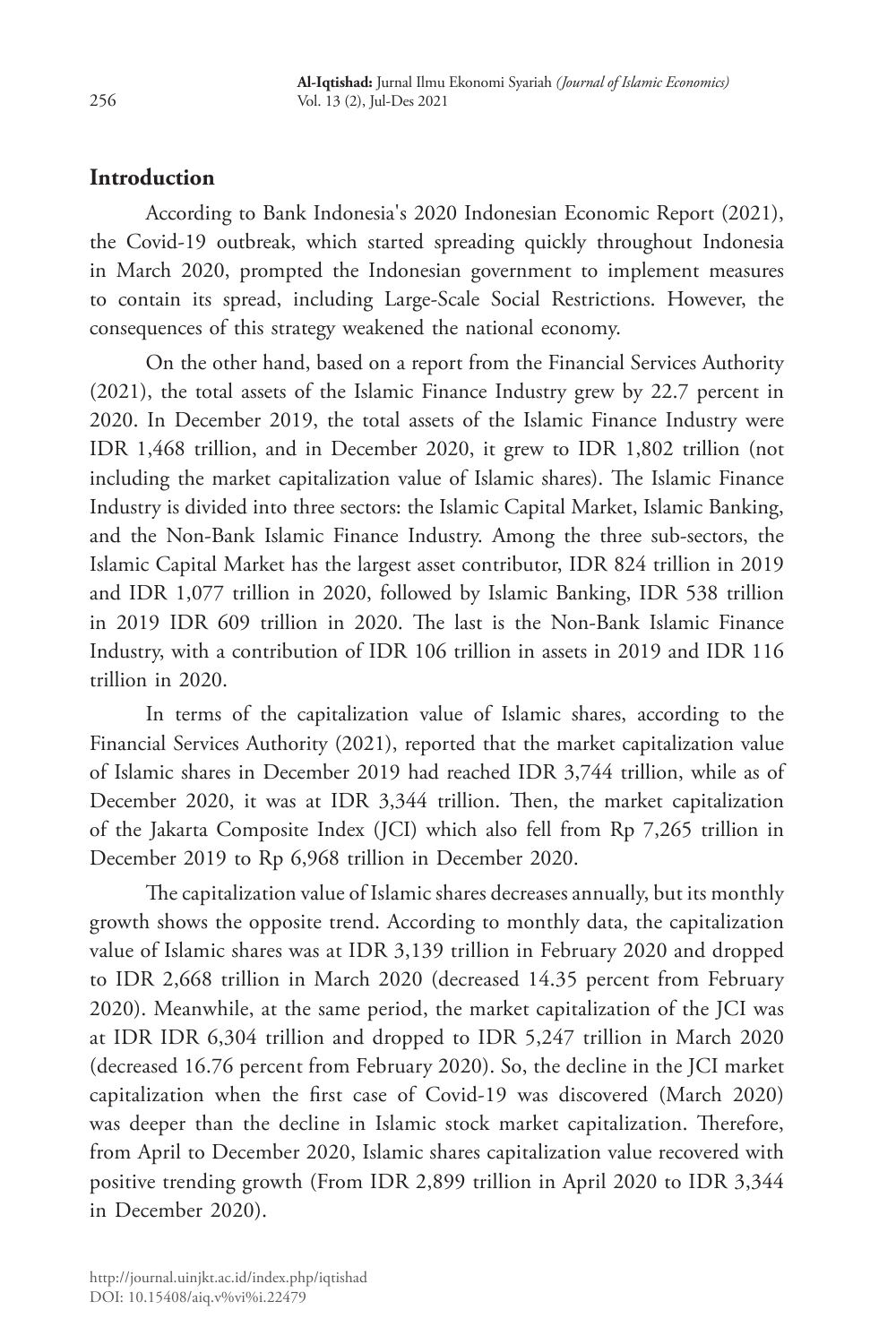The Banking Sector is the second biggest contributor to the Islamic Financial Industry asset contribution after the Islamic Capital Market Sector. During 2019- 2020 Islamic Finance Industry assets grew rapidly, and the capitalization of Islamic shares started with positive trending growth in April 2020. This phenomenon is extraordinary and essential to note since the COVID-19 Pandemic is spreading nearly globally, including Indonesia, and has caused the economic performance declined. Given these circumstances, Islamic shares became an attractive investment option for investors due to their high growth rate in times of economic downturn.

As of December 2020, three Islamic banks have been listed on the Indonesia Stock Exchange: BRI Syariah Bank (BRIS), BTPN Syariah Bank (BTPS), and Panin Dubai Syariah Bank (PNBS). Following the performance of each issuer, BTPN Syariah Bank has the best performance, with the highest earnings-per-share value and the lowest non-performing-financing, compared to BRIS and PNBS, respectively.

| <b>Islamic</b> | EPS (IDR) |       | NPF (Percentage) |      |
|----------------|-----------|-------|------------------|------|
| <b>Banks</b>   | 2019      | 2020  | 2019             | 2020 |
| <b>BTPS</b>    | 182       | 111   | 1.36             | 1.91 |
| <b>BRIS</b>    | 7.62      | 25.45 | 5.22             | 3.24 |
| <b>PNBS</b>    | 0.55      | 0.005 | 3.81             | 3.38 |

Table 1. BTPS, BRIS, and PNBS Performance

Source: Secondary Data, Proceed (2021)

Then, if the performance of BTPS shares is compared to the performance of the JCI, it does show better performance. In January 2019, the stock price of BTPS was at IDR 1,955 per share and grew 91.8 percent to IDR 3,750 per share at the end of December 2020. On the other hand, the JCI was at IDR 6,287 in January 2019 and fell 4 percent to IDR 6,036 at the end of December 2020. During the COVID-19 Pandemic, especially on April 21, 2020, BTPS touched the price of IDR 1,995 per share (increased 2 percent from January 2019) while the JCI was at IDR 4,513 (decreased 28.2 percent from January 2019).

Based on prior studies, stock price fluctuations are influenced by both internal and external factors. Karim (2015) defined internal factors as variables relating to business circumstances such as management performance and company prospects. Meanwhile, external variables are related to macroeconomic and market circumstances.

The company's internal variables consist of EPS and Price to Book Value (PBV). EPS was selected because there is a strong connection between banking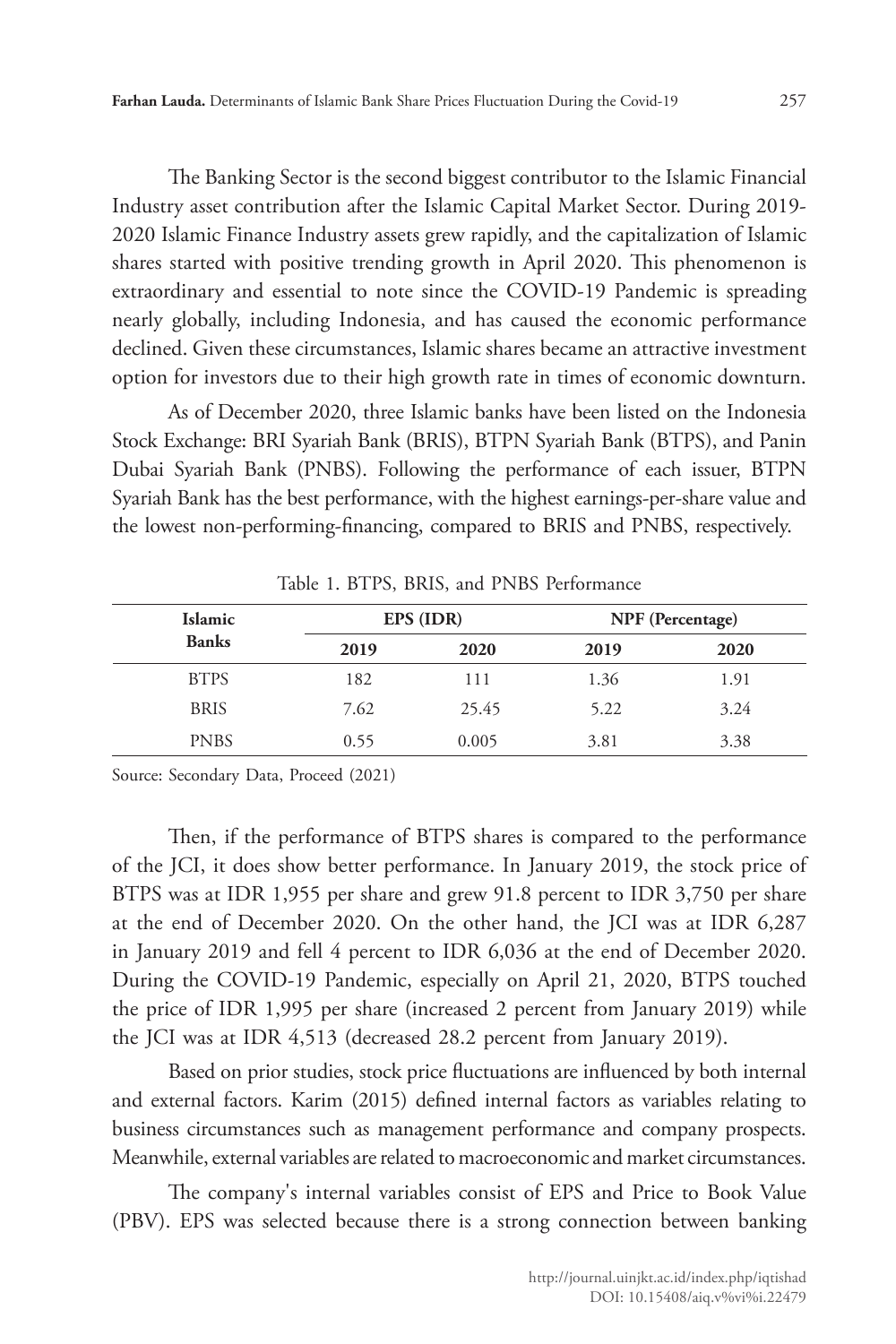stock prices in Indonesia and Earnings per Share (EPS). The PBV variable was selected since it has been shown to significantly influence stock prices (Antara & Suryatini, 2019) (Daniswara & Daryanto, 2019).

On the external side, the variables consist of Trading Volume Activity (TVA), macroeconomic factors, and the Jakarta Composite Index (JCI). According to Mamduch et al. (2016), trading volume significantly impacts stock prices. Interest rates, exchange rates, and GDP were selected as macroeconomic indicators since they are linked to the capital market (Kewal, 2012). Suwito (2020) showed that the JCI significantly impacts stock prices. Based on this background, this study aims to identify and evaluate the variables that affected BTPS stock prices in 2019-2020, as well as to analyze the time it takes for BTPS stock prices to stabilize after internal and external shocks, and also to examine the main drivers of BTPS stock price.

The results of this study are expected to be a guide for investors in investing in Islamic banking stocks and policymakers such as the government, banking regulators, especially Bank Indonesia, and Financial Services Authority.

### **Literature Review**

Two variables influence stock prices, namely Internal and external influences. Internal variables include Earning-Per-Share (EPS) and Price to Book Value (PBV). Then, external variables include trading volume activity (TVA), gross domestic product (GDP), exchange rates, Bank Indonesia reference interest rates, and the Jakarta Composite Index (JCI).

Tandelilin (2010) defines EPS as the value of net income ready to be paid to investors per share. According to Prayogo & Lestari (2018) and Talamati & Pangemanan (2015), there is a positive and significant connection between earnings-per-share and stock price. But Islam et al. (2014) and Segoro & Andrian (2016) discovered something else that EPS has no connection to stock prices.

According to Antara & Suryatini (2019), PBV is a benchmark that represents investors' opinions on a business. So, the impact of PBV on stock prices is positive and statistically significant, which has been found by Antara & Suryatini (2019) and Daniswara & Daryanto (2019).

According to Setyawan (2006), trading volume is calculated by dividing the number of shares exchanged by the total number of outstanding shares. Mamduch et al. (2016) found that trading volume had a statistically significant beneficial impact on stock prices. This is because the greater the trading volume activity of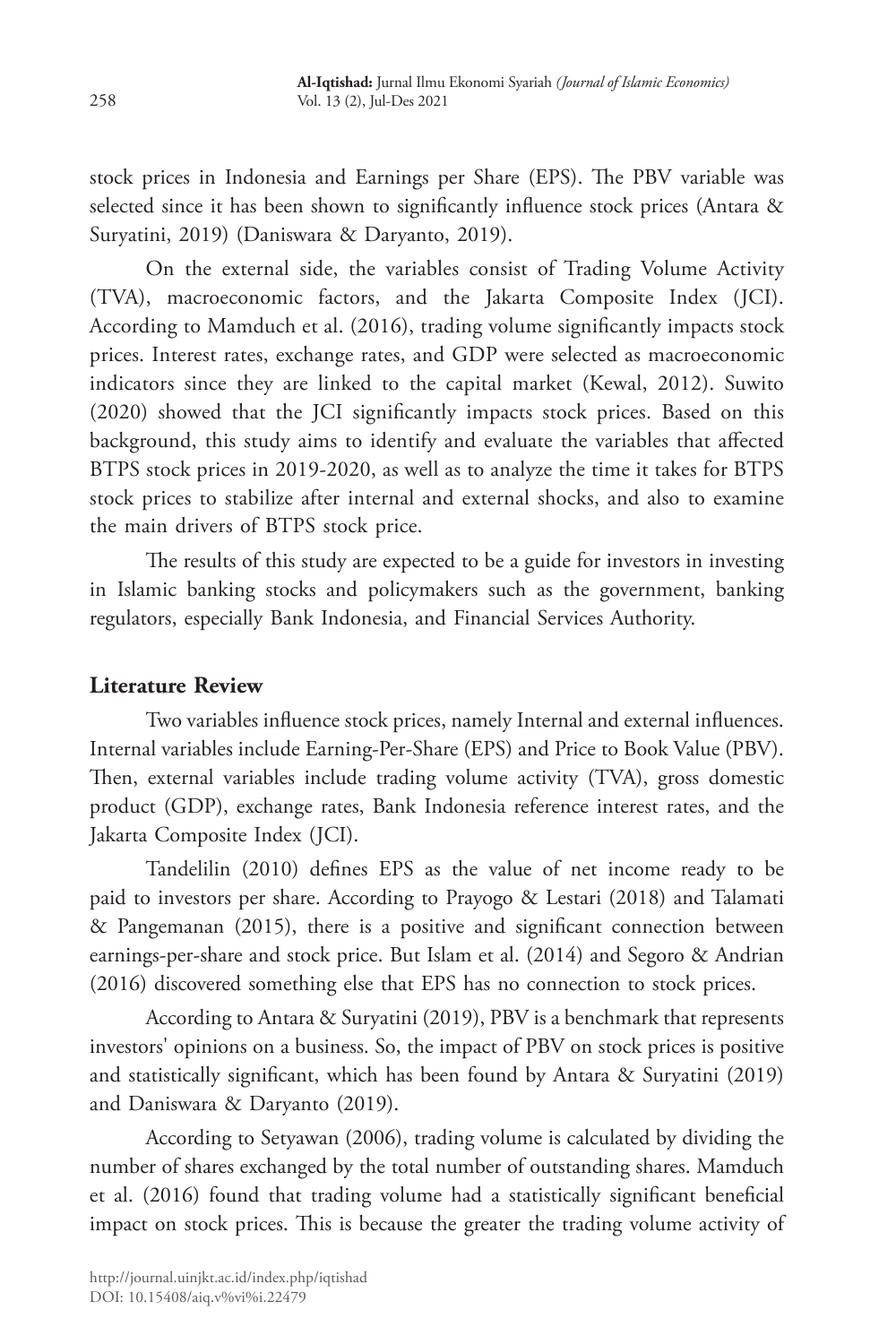stock, the higher the interest in the stock. According to Mamduch et al. (2016), there is a strong positive connection between TVA and stock prices. However, there may be a negative correlation between trading volume and stock prices. This is because the rule of supply and demand governs the stock market.

Mankiw (2006) defined a gross domestic product as total national revenue and spending on all commodities and services. Real and nominal GDP are the two kinds of GDP. These figures may be seen in two ways: revenue and spending. On the expenditure side, gross domestic income is calculated by combining consumption, investment, government expenditures, and net exports. So, the impact of GDP on stock prices is positive and statistically significant (Luthfiana, 2017). However, Adiyadnya et al. (2016) and Jahfer & Inoue (2017) showed GDP's negative and significant impact on stock prices.

The exchange rate indicates the value of a country's currency (Krugman, 2005). A bear market in developing nations causes investors to transfer their investments to the US dollar, which is a safe-haven investment, according to Maharaj et al. (2019). The negative connection between the danger of a fall in asset prices and the US dollar shows the safe-haven quality of the US currency. According to Yahya and Muhammad (2011), Pratama & Azziz (2018), Alam et al. (2020), and Sutrisno (2017), the exchange rate versus the US dollar has a negative and substantial impact on stock prices. According to Nurein and Menacer (2017), the exchange rate versus the US Dollar may positively and substantially impact the price of Islamic Banking Stocks.

According to Samuelson & Nordhaus (2004), interest is the amount of money owed by a borrower over time, expressed as a percentage of the amount loaned. However, Islamic banking does not utilize interest rate instruments since Islam prohibits usury. According to Tandelilin (2010), investors choose interestbased investment products when interest rates are high because they provide a guaranteed return. According to several studies, including Yahya & Muhammad (2011), Pratama & Azziz (2018), Jahfer & Inoue (2017), and Alam et al. (2020), the interest rate has a negative and substantial impact on stock prices. However, as shown by Nurlina (2017), Nurein & Menacer (2017), Hajdrah et al. (2018), and Ilyanto (2020), there may be a positive connection between interest rates and banks stock values.

According to Suwito (2020), the JCI movement is an essential indication for investors to purchase, hold, or sell shares. Because the JCI represents the fundamentals of the Indonesian economy, an improvement in the Indonesian economy will have a favorable effect on stock market movements as assessed by the JCI.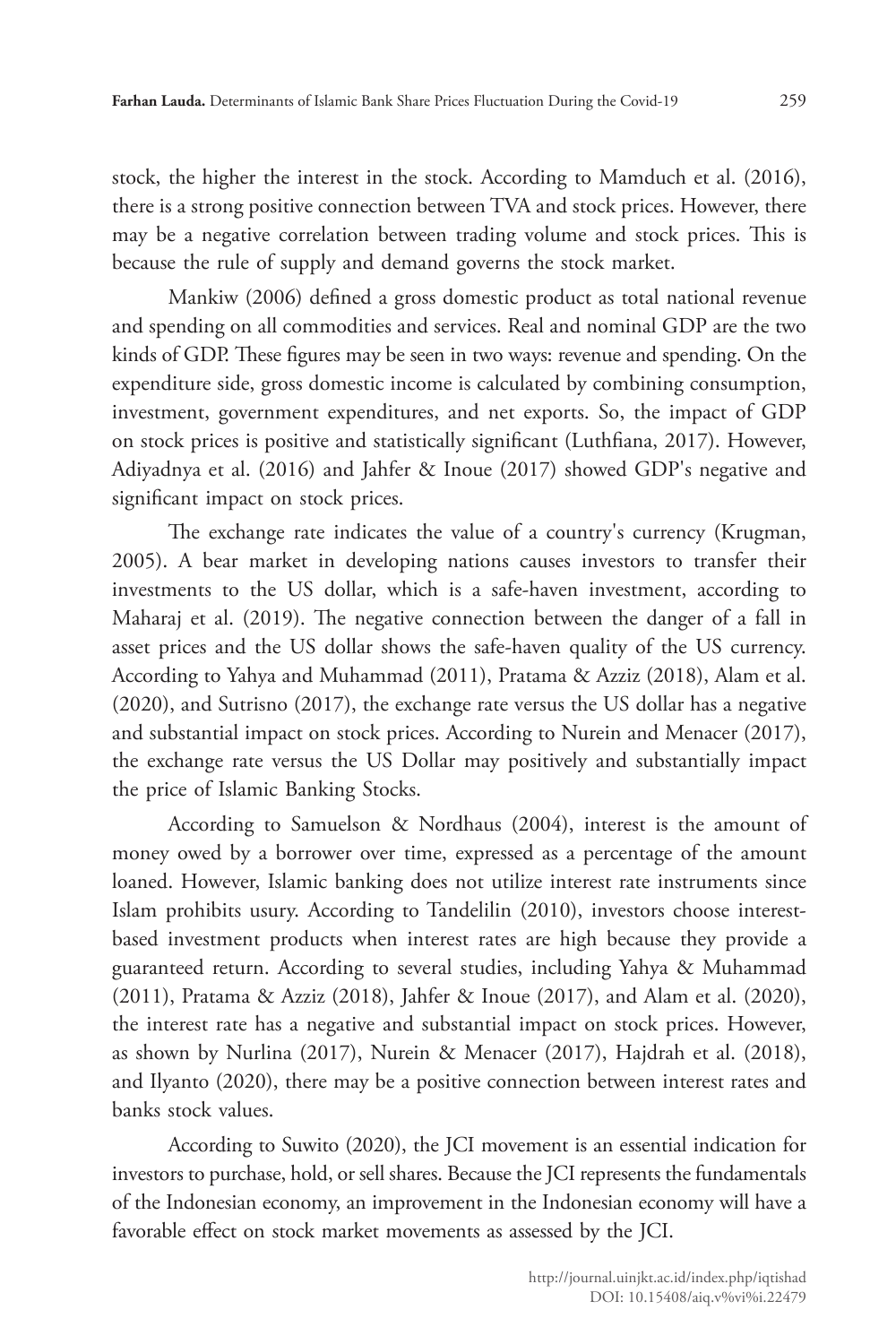# **Methods**

This research utilized secondary data, namely weekly time-series data from January 2019 through December 2020. It uses data from the closing price of the BTPN Syariah shares (BTPS), Earnings per Share (EPS) of BTPS, Price to Book Value (PBV) of BTPS, Trading Volume Activity (TVA) of BTPS, Gross Domestic Product (GDP), USD/Rupiah Exchange Rate, Bank Indonesia Reference Interest Rate, and The Jakarta Composite Index (JCI). This study uses weekly data because, according to Basuki (2016), time-series data can only be analyzed if there are at least 50 units of observation. By selecting weekly data, 105 units of observation will be obtained.

PBV is calculated by dividing the total equity by the understanding shares volume. After that, EPS is calculated by dividing the total Net Profit by the understanding shares volume. Total equity and total Net profit of BTPN Syariah comes from the BTPN Syariah Quarterly Financial Report, and the understanding shares volume comes from the Indonesia Stock Exchange. Data for BTPS trading volume was obtained from Yahoo Finance and the Indonesia Stock Exchange. The BTPS share price closing data and the Jakarta Composite Index (JCI) come from Yahoo Finance. Then macroeconomic statistics from Indonesia, such as the Gross Domestic Product, Bank Indonesia interest rates, and US Dollar to Rupiah exchange rate, come from Statistics Indonesia and Bank Indonesia.

The analytical method used in this study is a quantitative analysis by the Vector Error Correction Model (VECM) technique. According to Juanda & Junaidi (2012), estimating the VECM requires multiple sets of pre-estimation testing. Pre-estimation tests include Data Stationarity, Optimum Lag, VAR Stability, and Cointegration. Preestimate experiments were performed to ensure reliable VECM estimation findings.

Mathematically, the implementation of the model in this study are as follows:

$$
\begin{pmatrix} \Delta\ L n E P S_t \\ \Delta\ L n E P S_t \\ \Delta\Gamma\Gamma A_t \\ \Delta\ L n G D P_t \\ \Delta\ L n K U R S_t \\ \Delta\Delta\Gamma \ _{1} \ _{C I_t} \end{pmatrix} = \begin{bmatrix} \alpha_{10} \\ \alpha_{20} \\ \alpha_{30} \\ \alpha_{40} \\ \alpha_{50} \\ \alpha_{60} \\ \alpha_{60} \\ \alpha_{60} \\ \alpha_{60} \\ \alpha_{60} \\ \alpha_{60} \\ \alpha_{60} \\ \alpha_{60} \\ \alpha_{60} \\ \alpha_{60} \\ \alpha_{60} \\ \alpha_{70} \\ \alpha_{81} \\ \alpha_{92} \\ \alpha_{13} \\ \alpha_{14} \\ \alpha_{15} \\ \alpha_{16} \\ \alpha_{17} \\ \alpha_{18} \\ \alpha_{19} \\ \alpha_{10} \\ \alpha_{11} \\ \alpha_{12} \\ \alpha_{13} \\ \alpha_{14} \\ \alpha_{15} \\ \alpha_{16} \\ \alpha_{17} \\ \alpha_{18} \\ \alpha_{19} \\ \alpha_{10} \\ \alpha_{11} \\ \alpha_{12} \\ \alpha_{13} \\ \alpha_{14} \\ \alpha_{15} \\ \alpha_{16} \\ \alpha_{17} \\ \alpha_{18} \\ \alpha_{19} \\ \alpha_{10} \\ \alpha_{11} \\ \alpha_{12} \\ \alpha_{13} \\ \alpha_{14} \\ \alpha_{15} \\ \alpha_{16} \\ \alpha_{17} \\ \alpha_{18} \\ \alpha_{19} \\ \alpha_{10} \\ \alpha_{11} \\ \alpha_{12} \\ \alpha_{13} \\ \alpha_{14} \\ \alpha_{15} \\ \alpha_{16} \\ \alpha_{17} \\ \alpha_{18} \\ \alpha_{19} \\ \alpha_{10} \\ \alpha_{11} \\ \alpha_{12} \\ \alpha_{13} \\ \alpha_{14} \\ \alpha_{15} \\ \alpha_{16} \\ \alpha_{17} \\ \alpha_{18} \\ \alpha_{19} \\ \alpha_{10} \\ \alpha_{11} \\ \alpha_{12} \\ \alpha_{13} \\ \alpha_{14} \\ \alpha_{15} \\ \alpha_{16} \\ \alpha_{17} \\ \alpha_{18} \\ \alpha_{19} \\ \alpha_{10} \\ \alpha_{11} \\ \alpha_{12} \\ \alpha_{13} \\ \alpha_{14} \\ \alpha_{15} \\ \alpha_{16} \\ \alpha_{17} \\ \alpha_{18} \\ \alpha_{19} \\ \
$$

Wherein:

LnBTPS = Natural logarithm of the closing price of BTPS Shares (IDR) LnEPS = Natural logarithm of *Earning per Share* of BTPS (IDR) PBV = *Price to Book Value* of BTPS (Ratio)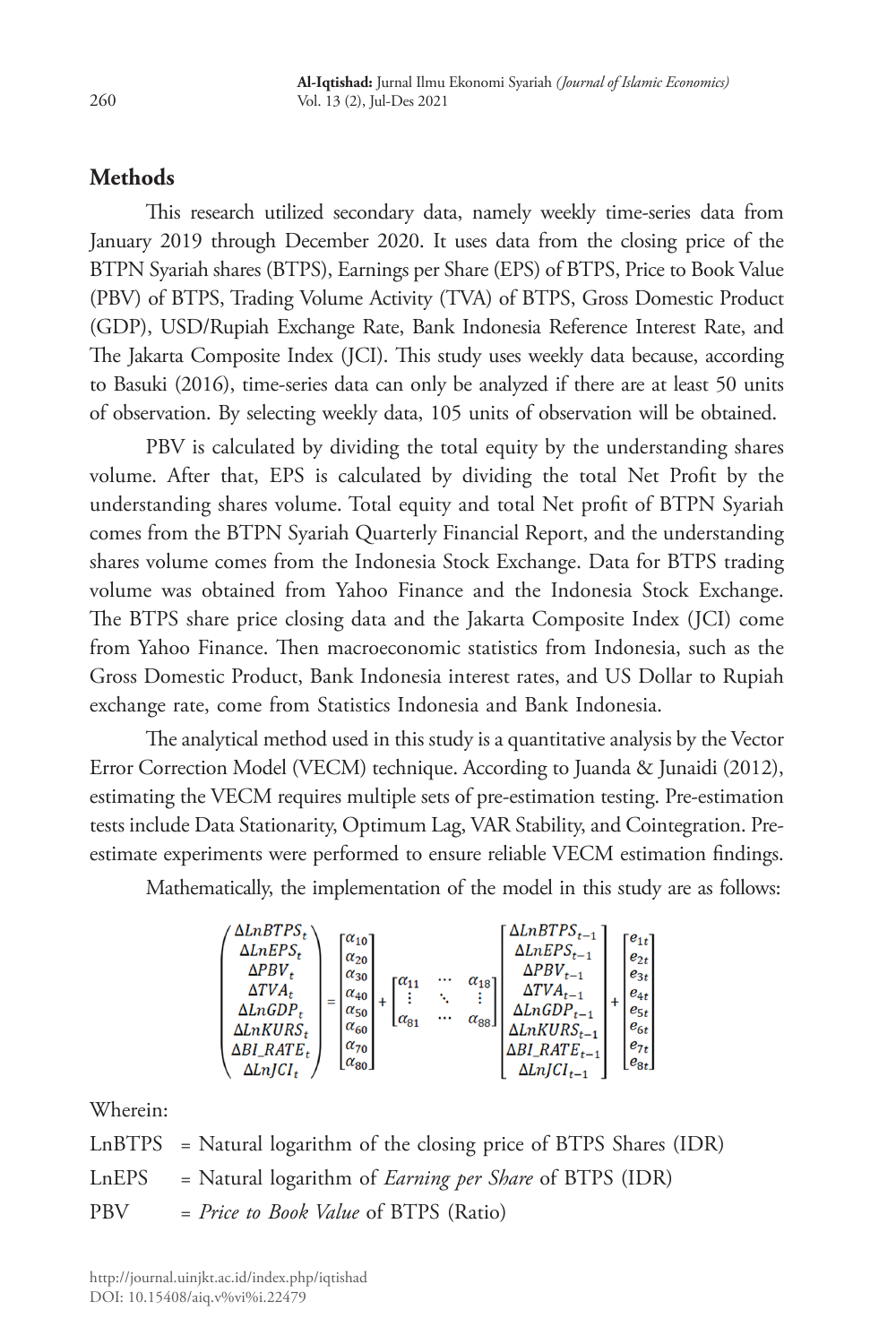| TVA    | = Trading Volume Activity of BTPS (Percent)                    |
|--------|----------------------------------------------------------------|
| LnGDP  | = Natural logarithm of Gross Domestic Bruto (IDR)              |
|        | $LnKURS = Natural logarithm of USD to IDR exchange rate (IDR)$ |
|        | BI RATE = Bank Indonesia Reference Interest Rate (Percent)     |
| Ln[CI] | = Natural logarithm of The Jakarta Composite Index (Index)     |
|        |                                                                |

# **Results and Discussion**

### **Pre-Estimation test Result**

Based on the Augmented Dicky Fuller stationarity test, it can be seen that only the EPS of BTPS and TVA of BTPS stocks are stationary at the level. At the same time, other variables are not stationary at the level levels. Then the data stationarity test is carried out at first difference, and it is found that all the variables in this study are stationary.

|                    | Level       |                        |           | <b>First Difference</b> |                        |           |
|--------------------|-------------|------------------------|-----------|-------------------------|------------------------|-----------|
| Variable           |             | Mac Kinnon             |           |                         | Mac Kinnon             |           |
|                    | $t-ADF$     |                        | $Prob*$   | $t-ADF$                 |                        | Prob      |
|                    |             | <b>Critical Values</b> |           |                         | <b>Critical Values</b> |           |
| <b>LN BTPS</b>     | $-2.047073$ | $-3.453601$            | 0.5686    | -9.992607               | $-3.454032$            | $0.0000*$ |
| <b>LN EPS BTPS</b> | $-5.754676$ | $-3.453601$            | $0.0000*$ | $-11.47863$             | $-3.454032$            | $0.0000*$ |
| <b>PBV BTPS</b>    | $-2.020767$ | $-3.453601$            | 0.5830    | $-10.06717$             | $-3.454032$            | $0.0000*$ |
| <b>TVA BTPS</b>    | $-4.318254$ | $-3.453601$            | $0.0044*$ | $-12.0202$              | $-3.454032$            | $0.0000*$ |
| LN GDP             | $-2.119296$ | $-3.453602$            | 0.5287    | $-7.694075$             | $-3.454032$            | $0.0000*$ |
| LN KURS            | $-3.265854$ | $-3.454471$            | 0.0779    | $-8.346329$             | $-3.454032$            | $0.0000*$ |
| <b>BI RATE</b>     | $-2.988804$ | $-3.453601$            | 0.1404    | $-11.04492$             | $-3.454032$            | $0.0000*$ |
| LN JCI             | $-1.091162$ | $-3.453601$            | 0.9250    | $-8.749917$             | $-3.454032$            | $0.0000*$ |

Table 2. Data Stationary Test Result

The \* sign indicates a stationary variable at a 5% significance level

After the data stationarity test, the next step is the optimum lag test. The (\*) sign in table 3 indicates the selected lag candidate based on the specified criteria. In this study, the selected lag is a lag based on the Swarz Information Criterion (SC) criteria, so the selected lag is lag one.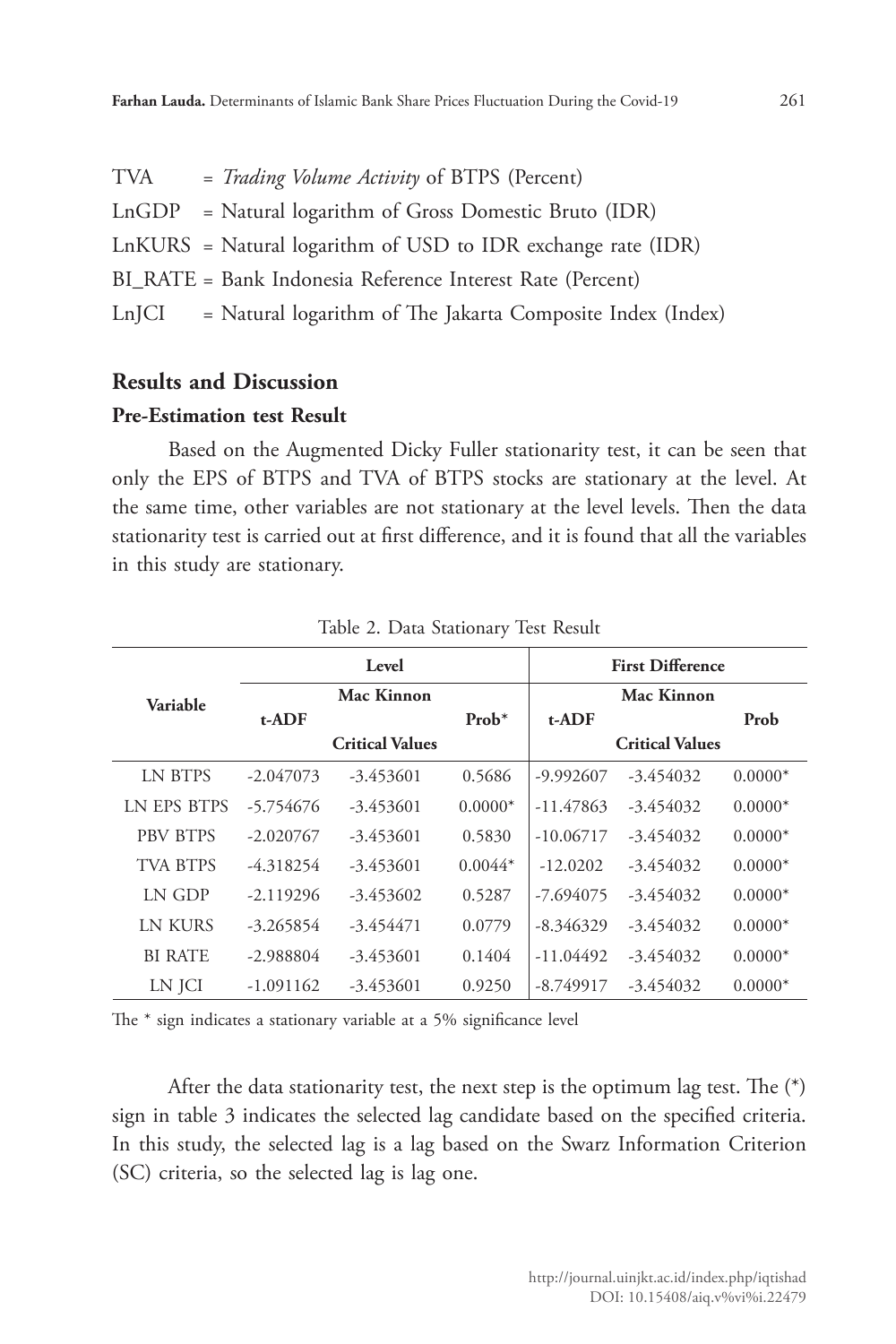| Lag      | LogL     | LR        | <b>FPE</b>   | <b>AIC</b>   | <b>SC</b>    | HQ           |
|----------|----------|-----------|--------------|--------------|--------------|--------------|
| $\Omega$ | 342.4168 |           | 1.40E-13     | $-6.895191$  | $-6.682844$  | $-6.809329$  |
| 1        | 1101.867 | 1377.972  | 8.32E-20     | $-21.23438$  | $-19.32325*$ | $-20.46161*$ |
| 2        | 1162.341 | 99.7514   | 9.17E-20     | $-21.16168$  | $-17.55178$  | $-19.70201$  |
| 3        | 1249.298 | 129.0895  | $6.10E - 20$ | $-21.63500$  | $-16.32632$  | $-19.48843$  |
| 4        | 1336.634 | 115.2478  | $4.30e-20*$  | $-22.11616$  | $-15.1087$   | $-19.28269$  |
| 5        | 1396.074 | 68.63201  | 5.92E-20     | $-22.02215$  | $-13.31591$  | $-18.50177$  |
| 6        | 1452.824 | 56.16494  | $9.90E - 20$ | $-21.87266$  | $-11.46764$  | $-17.66538$  |
| 7        | 1581.795 | 106.3678* | 4.57E-20     | $-23.21227$  | $-11.10847$  | $-18.31809$  |
| 8        | 1675.306 | 61.69801  | 5.94E-20     | $-23.82074*$ | $-10.01817$  | $-18.23966$  |

Table 3. Lag Optimum Test Result

Table 4. Johansen Cointegration Test Result

|                   |            | <b>Trace Test</b>       |                       |           |
|-------------------|------------|-------------------------|-----------------------|-----------|
| Hypothesized      |            | <b>Trace</b>            | 0.05                  |           |
| No. of $CE(s)$    | Eigenvalue | <b>Statistic</b>        | <b>Critical Value</b> | $Prob.**$ |
| None <sup>*</sup> | 0.43574    | 196.8197                | 187.4701              | 0.0152    |
| At most 1         | 0.340107   | 137.879                 | 150.5585              | 0.2069    |
| At most 2         | 0.301137   | 95.06419                | 117.7082              | 0.5387    |
| At most 3         | 0.238692   | 58.15927                | 88.8038               | 0.8978    |
| At most 4         | 0.131135   | 30.06944                | 63.8761               | 0.9951    |
| At most 5         | 0.057873   | 15.59104                | 42.91525              | 0.9974    |
| At most 6         | 0.052021   | 9.450666                | 25.87211              | 0.9462    |
| At most 7         | 0.037606   | 3.948089                | 12.51798              | 0.7496    |
|                   |            | Maximum Eigenvalue Test |                       |           |
| Hypothesized      |            | Max-Eigen               | 0.05                  |           |
| No. of $CE(s)$    | Eigenvalue | <b>Statistic</b>        | <b>Critical Value</b> | $Prob.**$ |
| None <sup>*</sup> | 0.43574    | 58.94066                | 56.70519              | 0.0294    |
| At most 1         | 0.340107   | 42.81484                | 50.59985              | 0.2551    |
| At most 2         | 0.301137   | 36.90491                | 44.4972               | 0.263     |
| At most 3         | 0.238692   | 28.08983                | 38.33101              | 0.4491    |
| At most 4         | 0.131135   | 14.4784                 | 32.11832              | 0.9624    |
| At most 5         | 0.057873   | 6.140378                | 25.82321              | 0.9998    |
| At most 6         | 0.052021   | 5.502577                | 19.38704              | 0.9737    |
| At most 7         | 0.037606   | 3.948089                | 12.51798              | 0.7496    |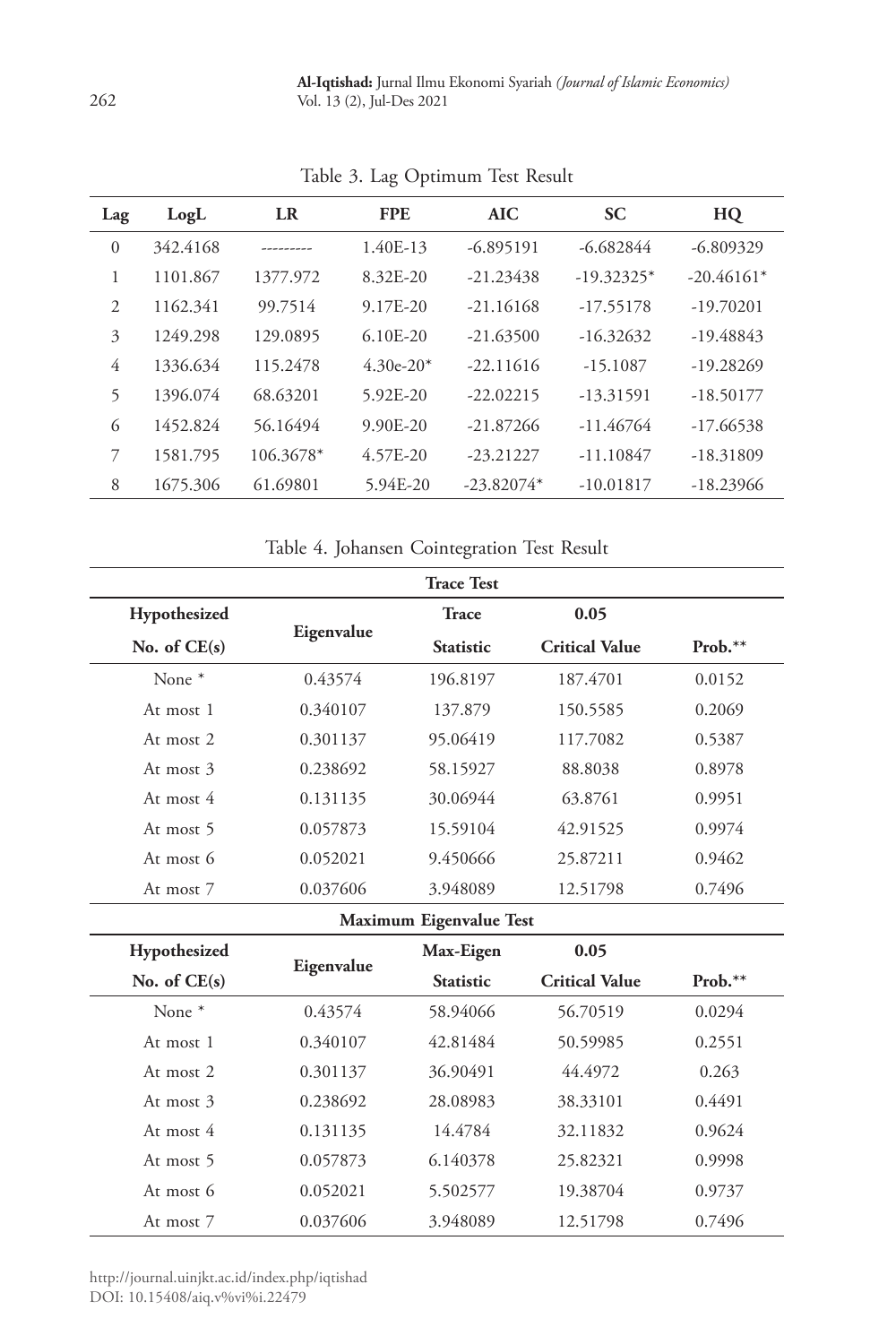The VAR model in this study has a modulus value in the range of 0.500875 to 0.993346. The analysis uses the Impulse Response Function (IRF) and Forecast Error Decomposition Variance (FEVD) methods can be carried out and will produce accurate analysis.

In this study, cointegration testing has been carried out using the Johansen cointegration test to see whether there is a cointegration relationship between variables. Then, After the cointegration test, it can be seen that there is at least one cointegration rank, so the estimation chosen is the VECM estimation method.

#### **Estimation VECM Result**

The VECM estimate findings indicate a 0.628957 adjustment mechanism from short to long term, indicating the BTPS stock price will be adjusted 0.628957 towards long-term equilibrium. So only the JCI variable has a short-term impact. PBV, TVA, GDP, Bank Indonesia Reference Interest Rates, and the JCI are longterm factors that impact BTPS stock price.

|                   | Long-Term         |                |  |  |
|-------------------|-------------------|----------------|--|--|
| Variable          | Coefficient       | t-Statistics   |  |  |
| LN_BTPS           | 1.0000000         |                |  |  |
| LN EPS            | 0.0022667         | $[-0.72880]$   |  |  |
| <b>PBV</b>        | 0.1412473         | $[-33.4238]$ * |  |  |
| <b>TVA</b>        | $-0.009085$       | $[3.22130]$ *  |  |  |
| LN GDP            | $-0.453613$       | $[4.80838]$ *  |  |  |
| LN_KURS           | 0.060466          | $[-0.48165]$   |  |  |
| <b>BI RATE</b>    | 0.0971996         | $[-4.69715]$ * |  |  |
| LN_JCI            | $-0.1073245$      | $[2.26916]$ *  |  |  |
|                   | <b>Short-Term</b> |                |  |  |
| CointEq1          | $-0.628957$       | $[-2.01941]$ * |  |  |
| $D(LN_BTPS(-1))$  | 0.081488          | [0.17239]      |  |  |
| $D(LN_EPS(-1))$   | $-0.016949$       | $[-0.84926]$   |  |  |
| $D(PBV(-1))$      | $-0.053461$       | $[-0.50361]$   |  |  |
| $D(TVA(-1))$      | 0.00285           | [0.26145]      |  |  |
| $D(LN_GDP(-1))$   | 0.142058          | [0.13866]      |  |  |
| $D(LN_KURS(-1))$  | $-0.37962$        | $[-0.70360]$   |  |  |
| $D(LN_{I}Cl(-1))$ | 0.676415          | $[2.33481]$ *  |  |  |
| $D(BI_RATE(-1))$  | $-0.077643$       | $[-0.64309]$   |  |  |

Table 5. VECM Estimation Result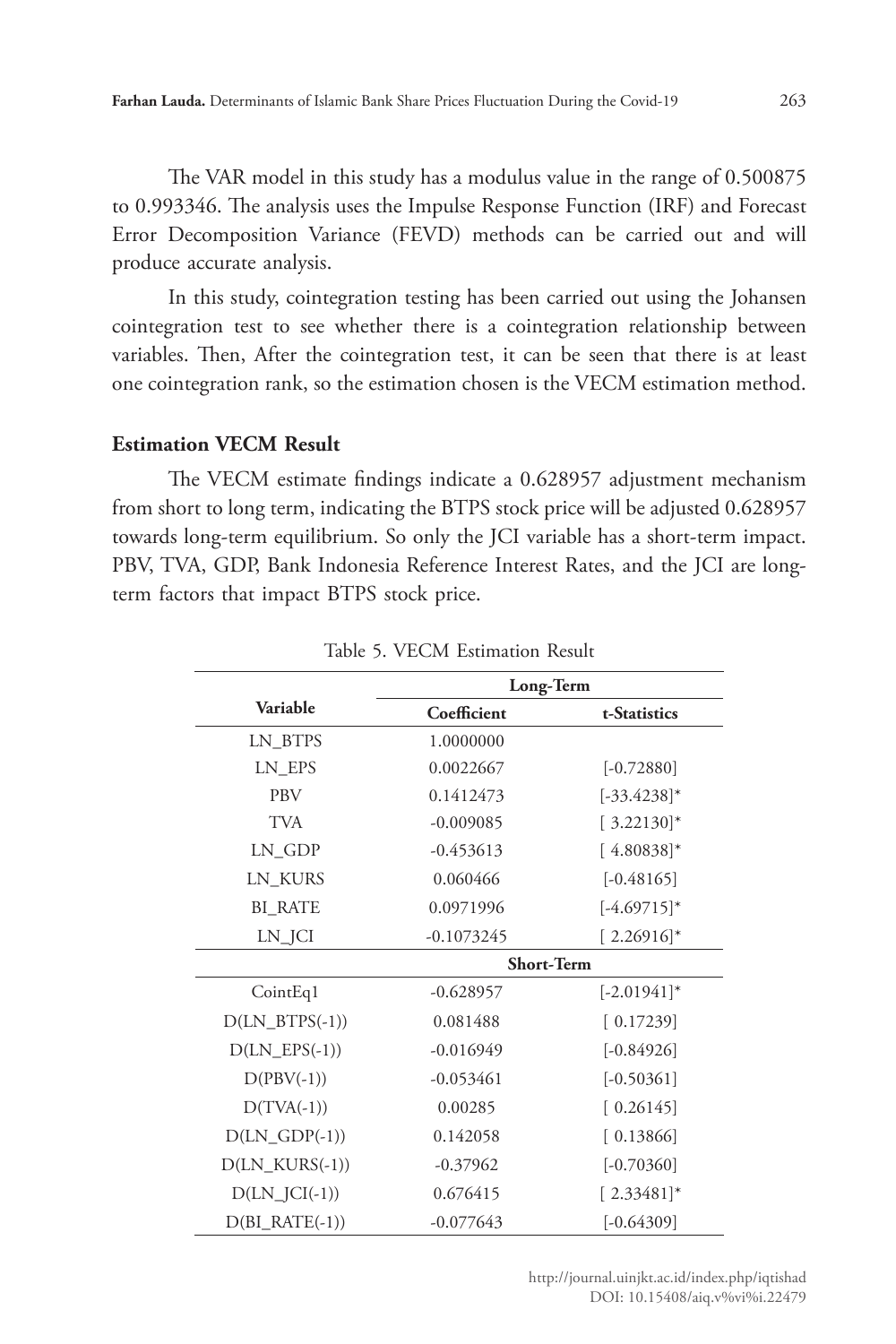# **Company Internal Factors Influence on BTPS Share Price**

The VECM results showed that in the short term, there is no company internal factors that have a significant influence on the stock price of BTPS. While in the long term, only PBV has a significant effect. The results of the VECM estimation in this study found that there is a positive effect of EPS on BTPS stock prices in the long term. Still, empirically there is insufficient evidence that EPS has a significant effect. Meanwhile, in the short term, EPS also has no significant effect on the stock price of BTPS. The results of this study support the research of Islam et al. (2014) and the research of Segoro and Andrian (2014), which found similar results.

The insignificant effect of EPS in the long term and short term in this study indicates that other factors influence the movement of BTPS stock prices. Islam et al. (2014) stated in their research that EPS does not fully reflect the dynamics of changes in stock prices; when EPS rises, it does not necessarily increase stock prices. Even in his research, several companies respond to the opposite. This indicates that several factors influence stock prices, such as macroeconomic factors, company policies, stock market conditions that are bearish or bullish, as well as the level of investor confidence in the company.

In the short term, PBV does not have a significant effect. However, in the long term, PBV has a positive and significant impact on BTPS's share price, which means that any increase in PBV will have an impact in the form of an increase in BTPS' share price, assuming other variables remain (*ceteris paribus*). The results of this study support the research of Antara & Suryatini (2019) and the research of Daniswara & Daryanto (2019), which found similar results.

This positive and significant relationship indicates high investor confidence in BTPS shares. This is because the ongoing Covid-19 pandemic has suppressed the economy in various sectors. The pressure on the economy causes investors to choose investment instruments that have haven properties owned by Islamic stocks as stated by Azad et al. (2018) because, in his research, it was found that Islamic stocks have a low risk when there is instability in the economy so that Islamic stocks become an alternative for investors to diversify investment risk. Islamic stocks own this low-risk characteristic because, according to Hussein and Omran (2005) in Azad et al. (2018), Islamic stocks have a good performance during a bear market. This is also in line with Bahemia (2018) research, which found that when a shock occurs, Islamic banks have better performance than conventional banks, so Islamic banks are more resilient than conventional banks.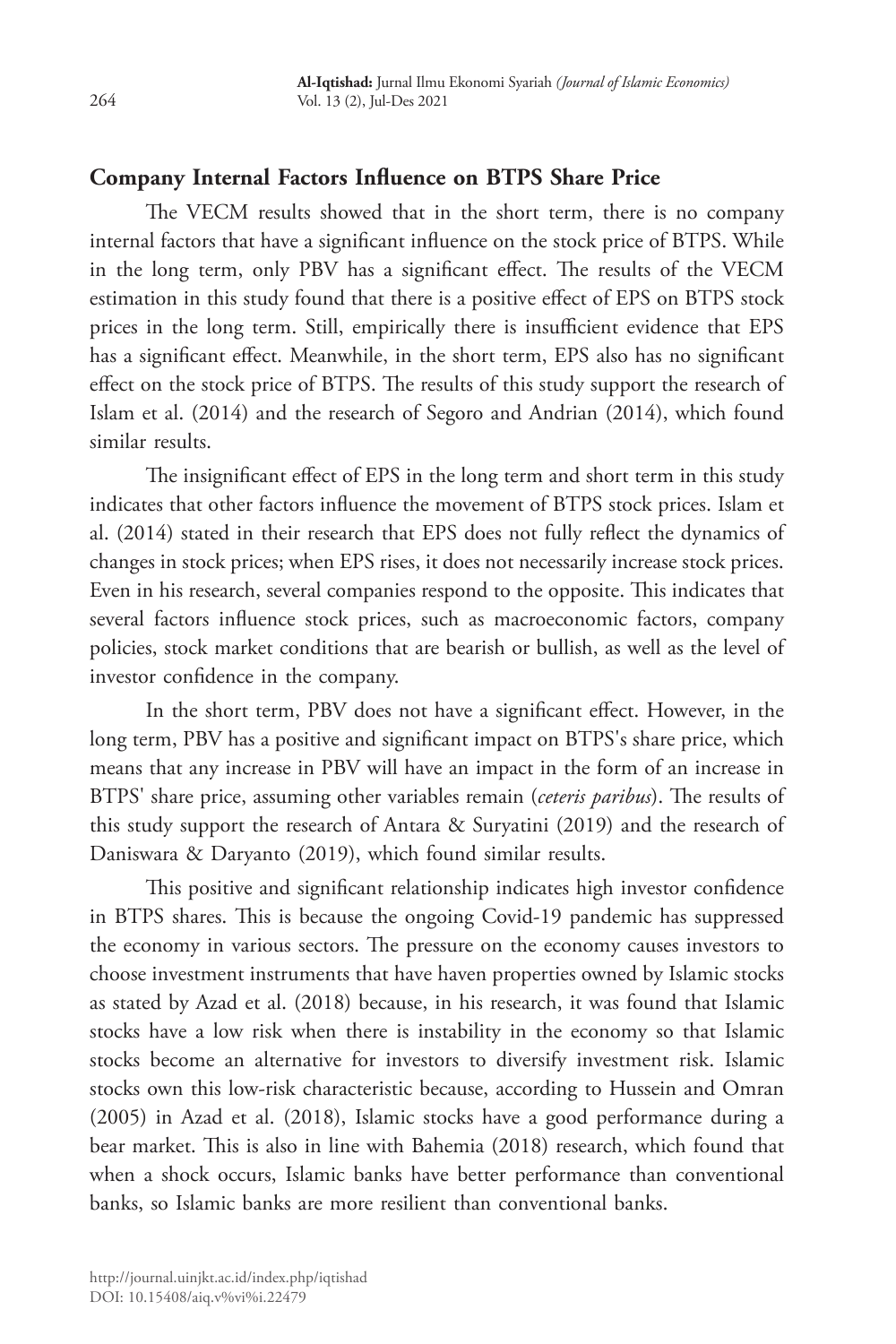# **Company External Factors Influence on BTPS Share Price**

The results of the VECM estimation in this study indicate that TVA has a positive but not statistically significant effect in the short term. However, in the long term, TVA has a negative and significant impact on BTPS's stock price, which means that any increase in TVA will lower BTPS's stock price, assuming other variables are fixed (*ceteris paribus*). The results of this study contradict the results of research by Mamduch et al. (2016) but can be explained.

The negative effect of TVA on BTPS's stock price can occur because the stock trading mechanism that occurs in the stock exchange applies the law of supply and demand. If the supply of shares increases, it will lower the share price and increase trading volume, *ceteris paribus*. So if there is an offer (selling action) on a stock that increases with a large volume, it will pressure the stock price to decrease. This is in line with the findings of Sheleifer et al. (1992) in their research, which stated that when there is a sale or purchase action by investors in large numbers, it will also have a large impact on stock prices.

In the VECM estimation in this study, it is found that GDP has an insignificant effect on stock prices in the short term. Meanwhile, in the long term, GDP has a negative and significant effect on BTPS stock prices. A decline in GDP will increase BTPS stock prices, assuming other variables remain (*ceteris paribus*). The results of this study contradict the research conducted by Luthfiana (2017) but are in line with the research of Adiyadnya et al. (2016) and research by Jahfer & Inoue (2017).

The negative relationship between GDP and BTPS stock prices (investment) is indeed an anomaly, but considering the COVID-19 Pandemic, which caused the government to impose Large-Scale Social Restrictions, thus suppressing the economy in various sectors, which can be seen through Indonesia's economic growth as measured by GDP decreased for three consecutive quarters (YoY) in 2020. Hence, investors tend to switch to investment instruments that have haven properties to minimize losses and risks when the economy is unstable. These haven characteristics are owned by Islamic stocks, as stated in the research of Azad et al. (2018). Islamic stocks own this haven nature because Islamic stocks have good growth performance when the market declines trend or is called a bearish market, as found by Hussein and Omran (2005) in Azad et al. (2018).

The results of the VECM estimation in this study indicate that in the short term and long term, the exchange rate does not significantly affect the stock price of BTPS. The results of this study are in line with the research of Adiyadnya et al. (2016), who found the same thing, namely that there was no significant relationship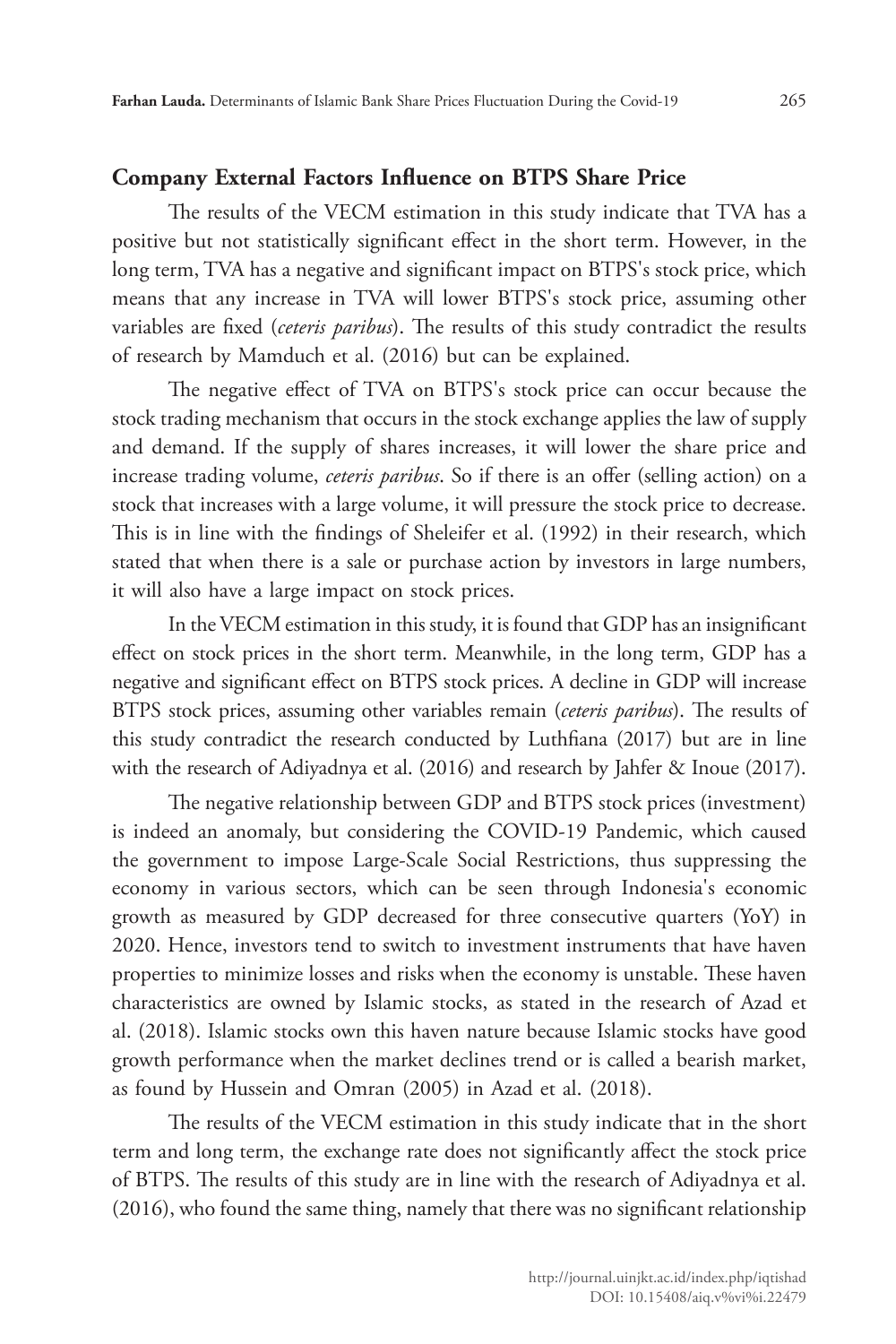between the exchange rate and banking stock prices. This insignificant effect of the exchange rate on BTPS shares can occur because when there is instability in the economy, such as what has occurred due to the current Covid-19 pandemic, investors turn to investment instruments that have haven characteristics to protect their investment value from possible declines in value. According to Maharaj et al. (2019), The US dollar has haven characteristics, which is indicated by a negative relationship between the risk of a decline in asset values and the US dollar when there is instability in the economy.

But on the other hand, Islamic stocks also have haven properties, as stated by Azad et al. (2018). In his research, it was found that Islamic stocks have a low risk when there is instability in the economy, so Islamic stocks are also an alternative for investors to diversify investment risk. This is also in line with Bahemia (2018) research, which found that Islamic banks are more resilient than conventional banks when a shock occurs. So it can be concluded that the insignificant influence of the US Dollar exchange rate on BTPS shares can be caused by the characteristics of both of them, which are safe havens when the economy is in instability.

 The VECM estimation results in this study found a positive and significant effect between Bank Indonesia interest rates and BTPS stock prices. An increase in Bank Indonesia's benchmark interest rate will positively affect BTPS stock prices. Or in other words, an increase in the Bank Indonesia Reference Interest Rate will cause the stock price of BTPS to increase, assuming the other variables remain constant (*ceteris paribus*). The results of this study are in line with those found by Hajdrah et al. (2018). Similar results are also found in the research by Nurein & Menacer (2017), which found a positive and significant relationship between interest rates and stock returns of Islamic banks.

This finding indicates that Islamic banks' interest rates and share prices have a consistent relationship. This happens because interest rates are related to Islamic bank margins. In principle, Islamic banks do not use interest rates because Islam forbids usury, but in determining margins, Islamic banks consider the interest rates that apply at the time of the contract.

At BTPN Syariah, the contract that dominates the financing distribution contract is the Murabaha contract. In this contract, the Islamic bank will set a margin when the contract is agreed on whose amount will not change until the financing is paid off so that the amount of profit earned by Islamic banks is certain (will not change) until payment of financing. The determination of the Murabaha margin for Islamic banks is determined by reference from the Asset Liability Management Committee (ALCO) team, taking into account the prevailing Bank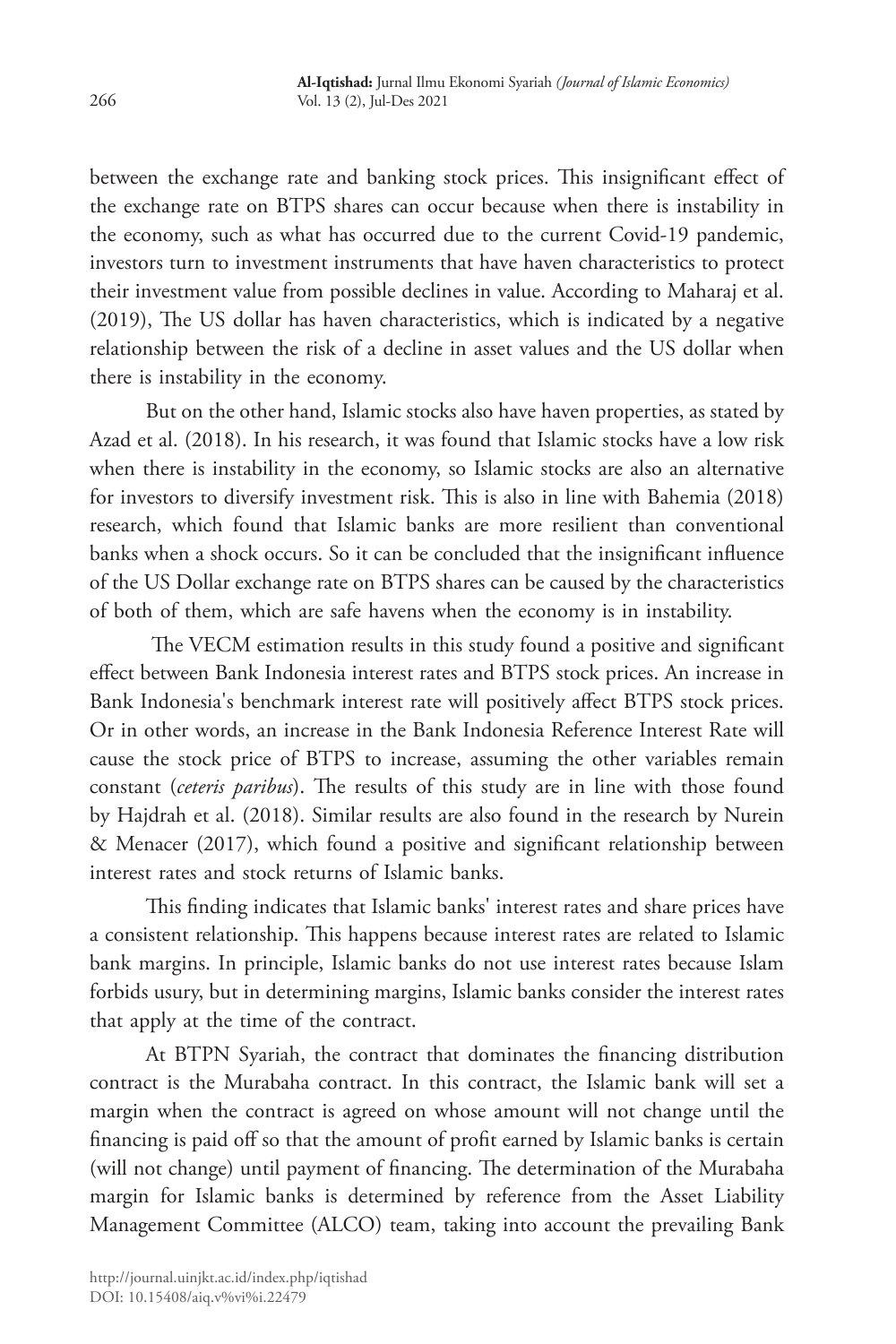Indonesia benchmark interest rate and inflation expectations (Isnaliana, 2015). So it can be concluded, in determining the margin of Islamic banks, it can be in line with the benchmark interest rate of Bank Indonesia as found by Anik (2017), who found a positive and significant relationship between the reference interest rate of Bank Indonesia and the income of the Murabaha margin at Islamic banks.

This Islamic bank margin is certainly related to the book value of shares because one equity component is retained earnings. If this component of retained earnings increases, it will cause the company's equity to increase. The increase in the value of the company's equity causes the company's value as measured by book value also to increase. If the company's value increases, it can be said that the company is growing, then this will encourage investors to buy a stock so that in the end, the share price will increase and increase the Price to Book Value (PBV). This increase in PBV indicates a high level of investor confidence in a company that continues to grow, causing other investors to be moved to enter and invest in a stock. This relationship is in line with what has been discussed in the previous discussion, that PBV has a positive and significant relationship to the stock price of BTPS. In addition, that analysis is based on the fact that BTPN Syariah equity continues to grow during the Covid-19 Pandemic as indicated by the change in the category of BTPN Syariah, which was initially at BUKU (Commercial Banks Group of Business Activities) II Bank to BUKU III Bank with the issuance of the Financial Services Authority decision S-144/PB.34/2020 dated July 7, 2020.

The results of the VECM estimation in this study found a positive and significant effect between the JCI and the stock price of BTPS in the short term. This positive and significant influence supports the research of Suwito (2020), which finds the same result, namely the JCI has a positive and significant effect on the price of banking shares listed on the Indonesia Stock Exchange. This is in following the opinion of Hanafi (2015), which stated that the JCI is closely related to the activities of foreign inflows and foreign outflows. When the fundamentals of the Indonesian economy show good performance, it creates a high inflow of capital so that it can provide a positive sentiment for the JCI and vice versa. However, in general, the flow of foreign capital in or out has a short-term effect. So that in the short term, any increase in the JCI will cause an increase in BTPS shares, assuming the other variables are fixed (*ceteris paribus*).

However, in the long term, the VECM estimation results show the opposite relationship, namely the finding of a negative and significant relationship between the JCI and the stock price of BTPS, which means that any decrease in the JCI will cause the stock price of BTPS to increase, assuming the other variables remain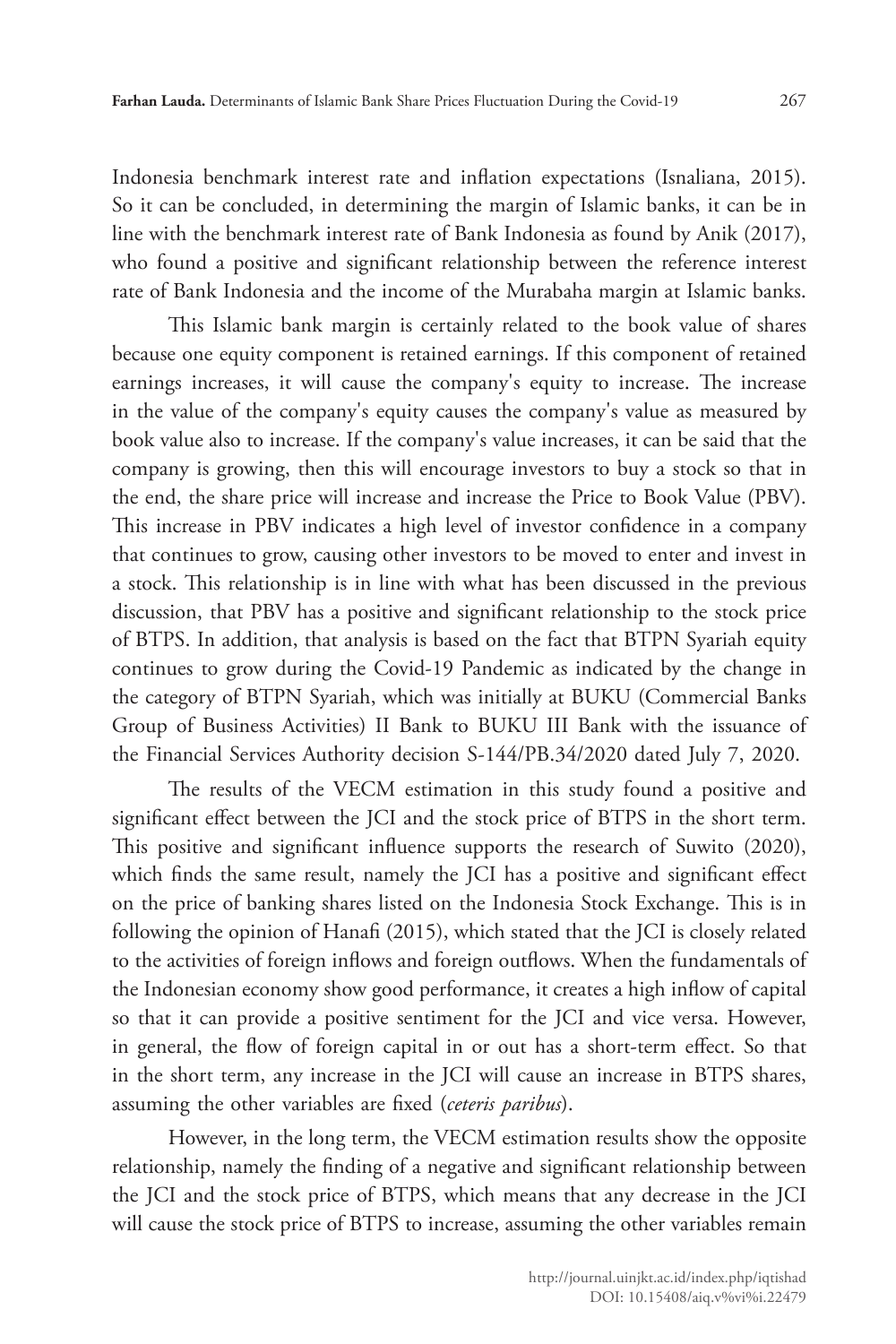constant (ceteris paribus). This negative relationship indicates that investors will pay attention to stock market trends in the long term. When the stock market conditions are bearish, investors will choose investments with hedging properties to minimize losses owned by Islamic stocks, Azad et al. (2018). Islamic stocks own this hedging nature because when market conditions are bearish, Islamic stocks have a better performance, as found by Hussein and Omran (2005) in Azad et al. (2018).

In Islamic bank stocks, especially BTPS shares, the phenomenon contained in the research of Azad et al. (2018) and Hussein and Omran (2005) are in line with what happened during the research period because if you look at the performance of BTPS shares compared to the performance of the JCI, it does show better performance, because if the performance of BTPS shares is compared to the JCI since the beginning of the period research, in January 2019 the stock price of BTPS was still at IDR 1,955 per share and grew 91.8 percent to IDR 3,750 per share at the end of December 2020, while the JCI was at IDR 6,287 in January 2019 and fell 4 percent to IDR 6,036 in January 2019. end of December 2020. Then during the COVID-19 Pandemic, especially on April 21, 2020, BTPS touched the price of IDR 1,995 per share (increased 2 percent from January 2019) while the JCI was at IDR 4,513 (decreased 28.2 percent from January 2019).

# **Impulse Response Function Analysis Result**

Figure 1. Impulse Response Function Analysis Result



In the first week, the EPS shock of one standard deviation had no impact on BTPS's share price, but in the second week, it did. It grew steadily over the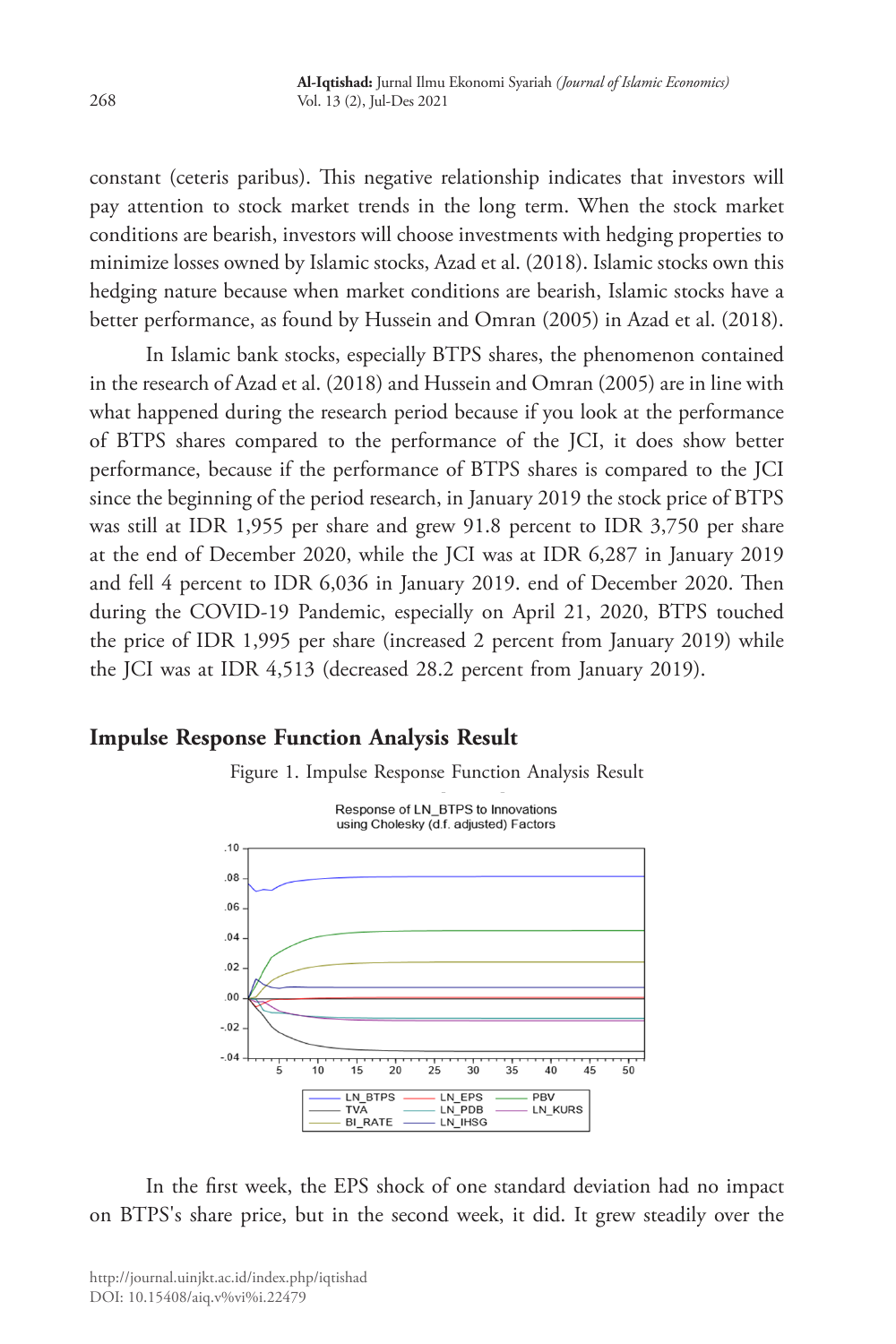next three weeks, stabilizing at  $0.00074$  percent from the  $27<sup>th</sup>$  week. That aligns with Talamati and Pangemanan's (2015) and Prayogo and Lestari's (2018) study findings that EPS positively impacts BTPS stock prices.

The BTPS share price has reacted favorably to the PBV shock of one standard deviation in the second week and steadily rose in the third week until it achieved stability in the  $26<sup>th</sup>$  week with a positive response of 0.0453 percent. These findings support the findings of Antara and Suryatini (2019) and Daniswara and Daryanto (2019), who showed a favorable relationship between PBV and BTPS share prices.

BTPS' stock price did not react to a one standard deviation TVA shock in the first week but did in the second week, and the response progressively declined in the third week until it stabilized in the  $17<sup>th</sup>$  week with a negative response -0.035 percent.

BTPS' stock price did not react to a one standard deviation GDP shock in the first week but did in the second week, and the response progressively declined in the third week until it stabilized in the 20<sup>th</sup> week that the stock price of BTPS stabilized with a negative reaction of -0.0132 percent. These findings support the findings of Adiyadnya et al. (2016) that discovered a strong negative relationship between banks' stock prices and GDP. After that, according to Jahfer & Inoue (2017), stock prices are negatively related to the GDP.

Its stock price did not react to a one standard deviation exchange rate shock in the first week but did in the second week. It continued to decline in the third week until it stabilized in the 22nd week when it finally responded negatively -0.0147 percent. Pratama and Azziz's (2018) study supports the exchange rate's detrimental impact on stock prices.

The stock price of BTPS did not react to Bank Indonesia's benchmark interest rate shock of one standard deviation in the first week but did in the second week, and steadily rose in the third week until it achieved stability in the 16<sup>th</sup> week with a positive response of 0.024 percent. Such a good reaction bolsters Hajdrah et al.'s study (2018). So, according to Nurein & Menacer (2017), there is a strong positive connection between Islamic bank interest rates and stock returns.

Its stock price did not respond to the JCI shock of one standard deviation in the first week but does in the second week when it did, and then fell to 0.006932 percent in the fifth week, before rising again in the  $6<sup>th</sup>$  week to reach stability in the  $9<sup>th</sup>$  week with a positive response of 0.0074 percent. The JCI's positive impact on stock prices is supported by Suwito (2020).

BTPS stock prices were affected by themselves 100 percent in the first week. From the second week, additional variable shocks started to influence the variety of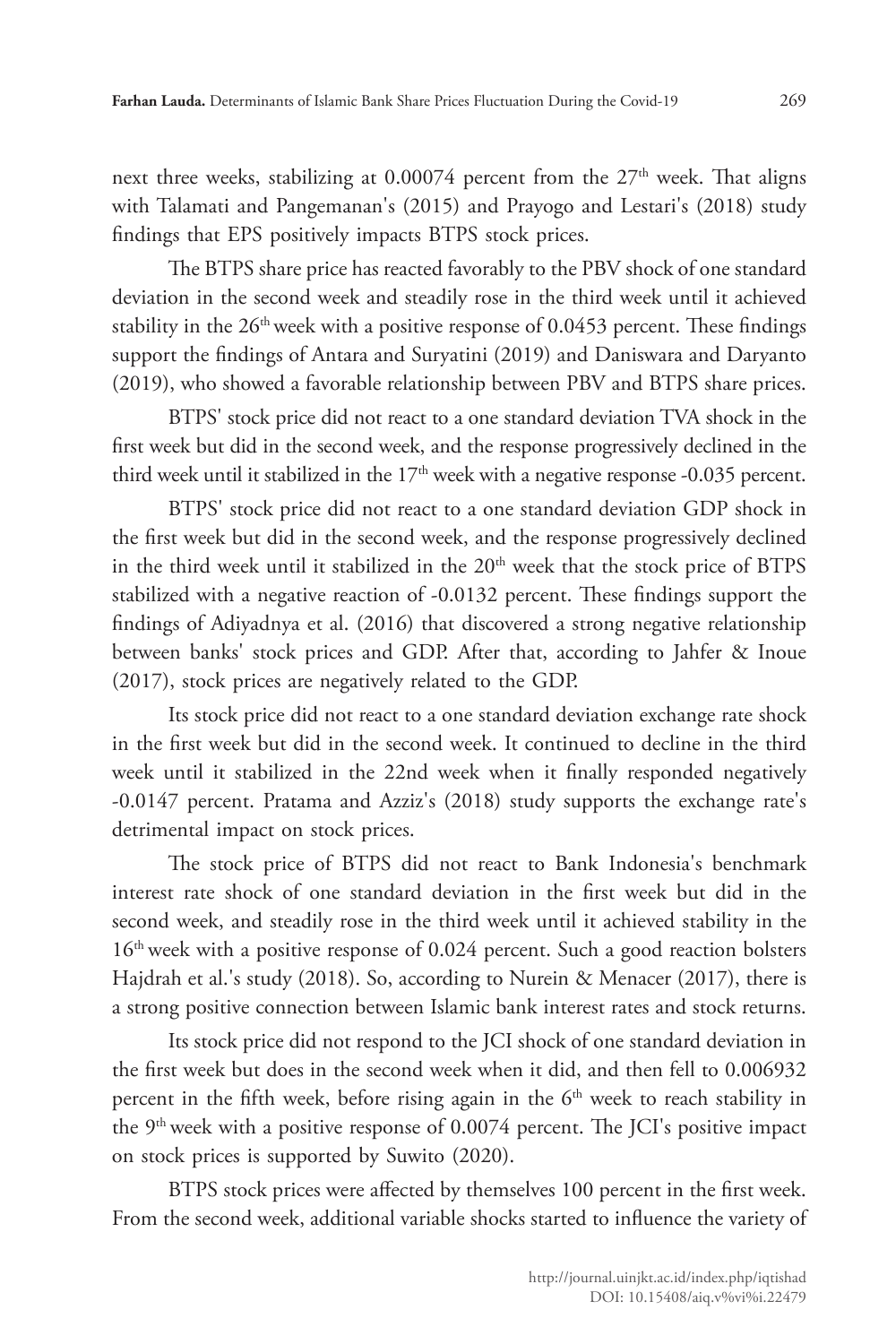BTPS stock prices, and the BTPS stock price variable's contribution to influencing itself continued to decrease.



Figure 2. Forecast Error Variance Decomposition (FEVD) Analysis Result

In the last period of observation, BTPS's share price influenced itself at 62.89 percent, followed by PBV at 17.65 percent, TVA at 10.55 percent, and the Bank Indonesia Reference Interest Rate at 4.99 percent. Other factors (Exchange Rate, GDP, JCI, and EPS) contributed less than 4 percent to the BTPS Shares price.

### **Conclusion**

To con, VECM indicates that in the short term, only the JCI variable had a significant effect on the stock price of BTPS. While in the long term, the variables of PBV, TVA, GDP, Bank Indonesia Reference Rate, and JCI have a significant effect on BTPS stock price.

IRF analysis showed that shocks in the EPS variable responded positively and stable at 27<sup>th</sup> week, shocks in the PBV variable responded positively and stable from the 26<sup>th</sup> week, shocks in the TVA variable responded negatively and stable at  $17<sup>th</sup>$  week, shocks in the GDP variable responded negatively and stable at  $20<sup>th</sup>$ week, shocks in the exchange rates variable responded negatively and stable at 22<sup>nd</sup> week, shocks in the Bank Indonesia Reference Interest Rate variable responded positively and stable at 16<sup>th</sup> week, shocks in the JCI variable responded positively and stable from the 9<sup>th</sup> week.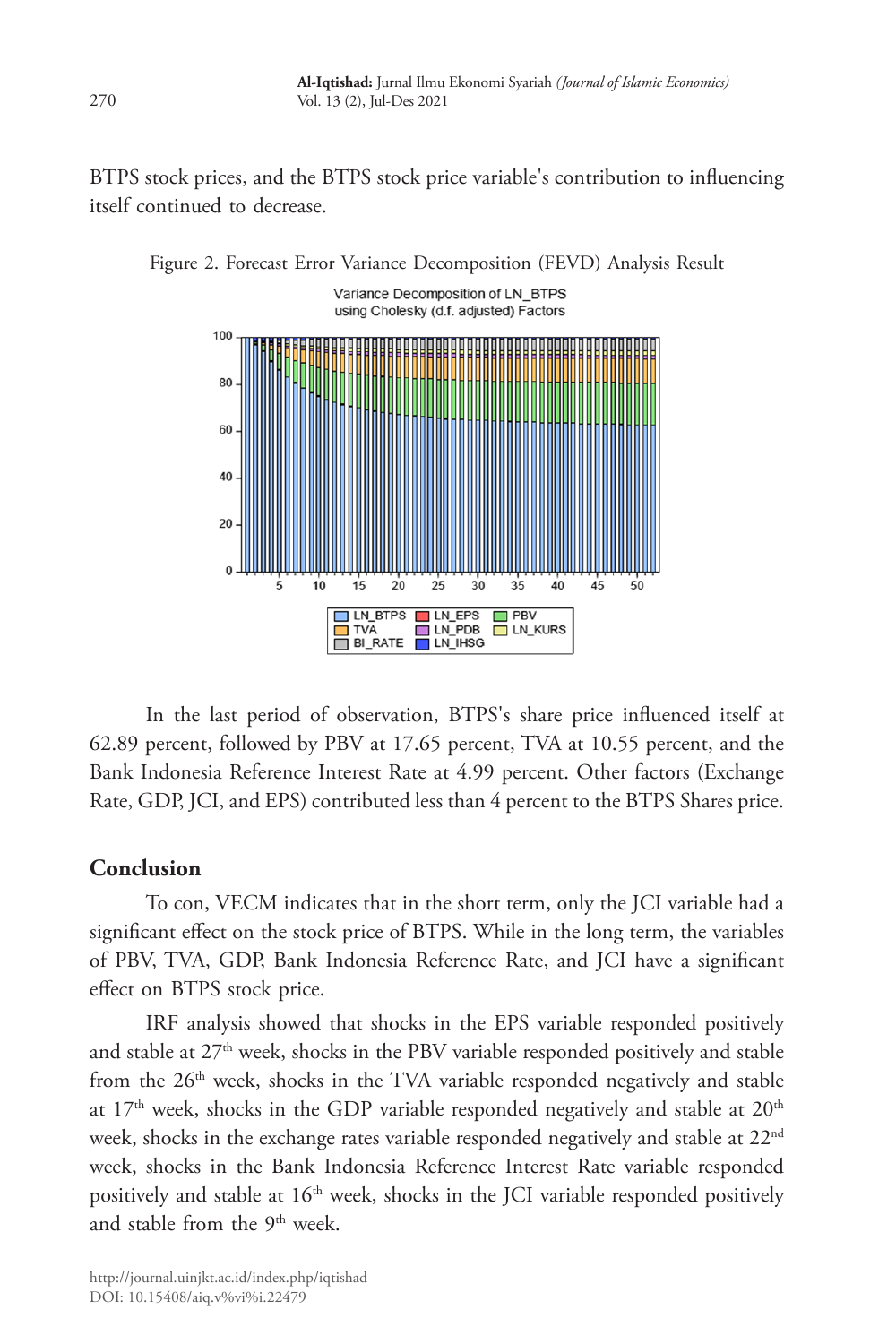According to the FEVD analysis, the BTPS stock price influenced the PBV variable at 17.65 percent, TVA at 10.55 percent, and the Bank Indonesia Reference Interest Rate at 4.99 percent. The results of the FEVD analysis can be used as a guide for investors to observe changes in the PBV, Bank Indonesia Reference Interest Rate, and TVA variables, which are the three factors that have the greatest impact on fluctuations in the stock price of BTPN Syariah (BTPS).

According to the result of this study, the stock price of BTPS is negatively impacted by GDP and negatively affected by GDP shocks. The BTPS shares continued to rise even when the GDP growth slowed because of the Covid-19 Pandemic. In addition, the BTPN Syariah Bank's performance has improved. As a result of the Financial Services Authority's decision S-144/PB.34/2020, July  $7<sup>th</sup>$ 2020, the BTPN Syariah Bank has moved from BUKU II to BUKU III. This growth reflects the growth of Islamic bank equity during the pandemic, reducing the national economy's performance.

Therefore, the Government, banking regulators, specifically the Financial Services Authority and Bank Indonesia, are strongly advised to work together to strengthen Islamic banks that can withstand economic shocks. As a result, the national economy will be more resilient.

# **References**

- Adiadnya, I. N. S., Artini, L. G. S., & Rahyuda, H. (2016). Pengaruh Beberapa Variabel Ekonomi Makro Terhadap Profitabilitas dan Return Saham Industri Perbankan di BEI. *E-Jurnal Ekonomi Dan Bisnis Universitas Udayana 5.8*, *2337*–*3067*.
- Alam, A., Anggraeni, G. T., & Anas, M. (2020). The Influence of Determining Factors on Islamic Stock Index in Indonesia. *EJournal UNS*, *3(1)*(2580– 0981), 1–15.
- Anik. (2017). Faktor Yang Berpengaruh Terhadap Margin Murabahah Pada Bank Syariah Mandiri Periode 2013-2015. *Jurnal Ilmiah Ekonomi Islam*, *3(1)*.
- Antara, I. M. Y., & Suryatini, N. P. S. (2019). Pengaruh Rasio Pasar terhadap Return Saham pada Saham LQ-45 di Bursa Efek Indonesia. *Fakultas Ekonomi Dan Bisnis Universitas Udayana Bali : E-Jurnal Manajemen*, *8(9)*, 5507–5526.
- Azad, S. A., Chazi, A., Azmat, S., & Ahsan, A. (2018). Sailing With The Non-Conventional Stocks When There Is No Place To Hide. *Journal of International Financial Markets Institutions and Money*, *57*.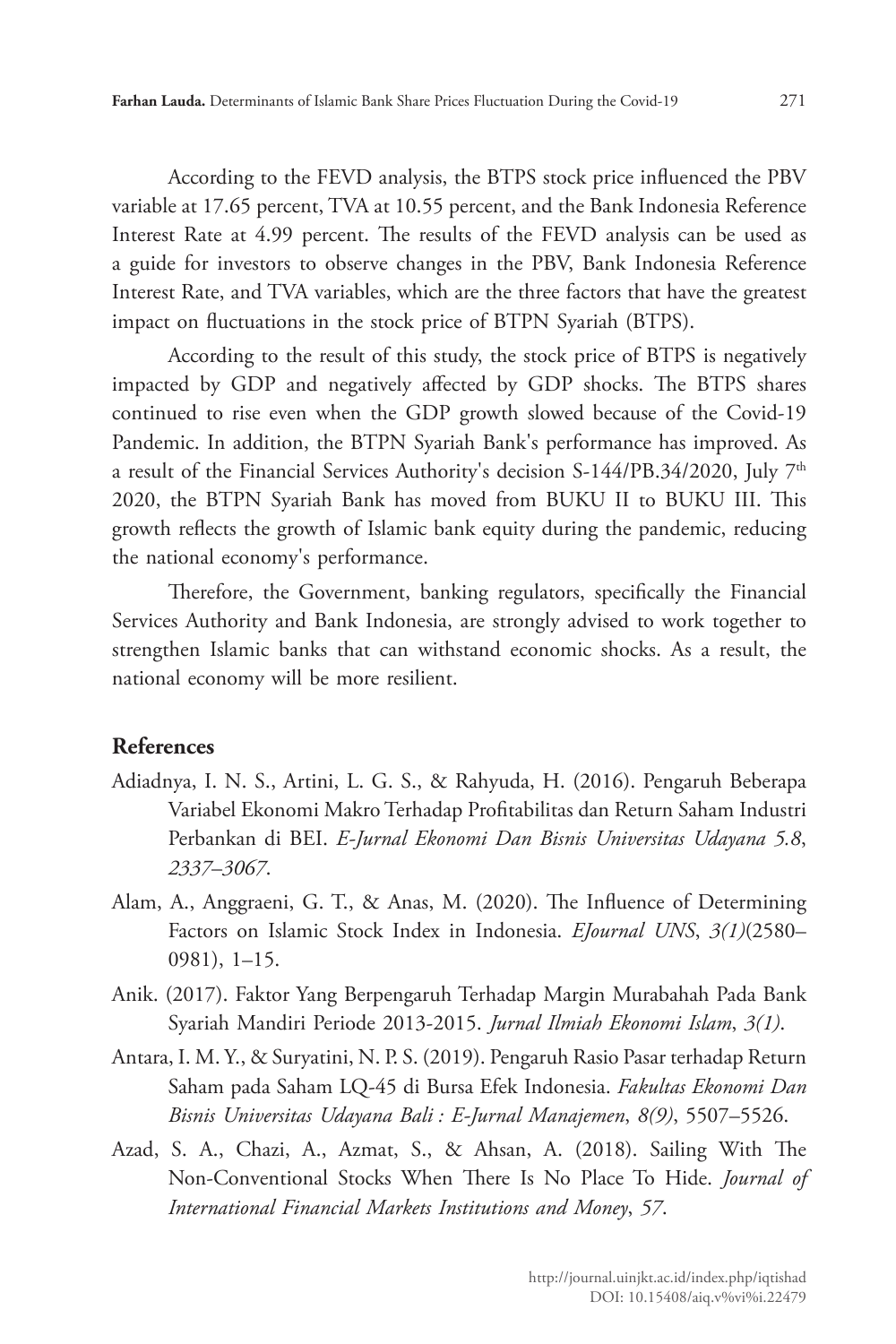- Bahemia, N. (2018). *The Resilience of Islamic Banks in the Wake of Crises: Comparing Islamic and Conventional Banks in the MENA Region*. The University of California.
- Bank Indonesia. (2021). *Data Historis BI 7-Day (Reverse) Repo Rate*. www.bi.go.id
- Bank Indonesia. (2021). *Laporan Perekonomian Indonesia Tahun 2020*. www.bi.go.id
- Basuki, Agus Tri. (2016). *Bahan Ajar Vector Error Correction Model.* Yogyakarta: Universitas Muhammadiyah Yogyakarta.
- Daniswara, H. P., & Daryanto, W. M. (2019). Earning per Share (EPS), Price to Book Value (PBV), Return on Assets (ROA), Return on Equity (ROE), and Indeks Harga Saham Gabungan (JCI) Effect on Stock Return. *South East Asia Journal of Contemporary Business, Economics and Law*, *20(1)*.
- Hajdrah, S. M., Rosli, M., & Mohammad. (2015). The Long-run Relationship between Islamic Stock Market and Macroeconomic Variables. *Journal of Entrepreneurship and Business*, *6(2)*, 24–30.
- Hussein, K. dan M. O. (2005). Ethical Investment Revisited : Evidence from Dow Jones Islamic Indexes. *The Journal of Investing Fall*, *14(3)*.
- Ilyanto, M. A. (2020). *Makroekonomi Global dan Indeks Saham Amerika dan China Terhadap Jakarta Islamic Index Akibat Pandemi Covid-19*. Institut Pertanian Bogor.
- Islam, M. R., Khan, T. R., Tonmoy Toufik Choudhury, & Adnan, A. M. (2014). How Earning per Share (EPS) Affect on Share Price and Firm Value. *European Journal of Business and Management ISSN 2222-1905*, *6(17)*.
- Islaniana. (2015). Penetapan Margin Keuntungan Murabahah : Analisis Komparatif Bank Muamalat Indonesia dan Bank Aceh Syariah. *Jurnal Ekonomi Dan Keuangan Islam*, *4(2)*(2089–6239).
- Jahfer, A., & Inoue, T. (2017). Solving Stock Price-Gross Domestic Product Puzzle : Evidence from Sri Lanka. *International Journal of Economics and Financial Issues*, *7(5)*(2146–4138).
- Juanda, Bambang dan Junaidi. (2012). *Ekonometrika Deret Waktu: Teori & Aplikasi*. Bogor: IPB Press.
- Karim, A. (2015). Analisis Pengaruh Faktor Internal Dan Eksternal Terhadap Return Saham Perusahaan Manufaktur Yang Terdaftar Di Bursa Efek Indonesia (Bei) Periode 2010-2012. *Media Ekonomi Dan Manajemen*, *30(1)*.
- Kewal, S. S. (2012). Pengaruh Inflasi, Suku Bunga, Kurs, dan Pertumbuhan GDP terhadap Indeks Harga Saham Gabungan. *Jurnal Economia*, *8(1)*, 53–64.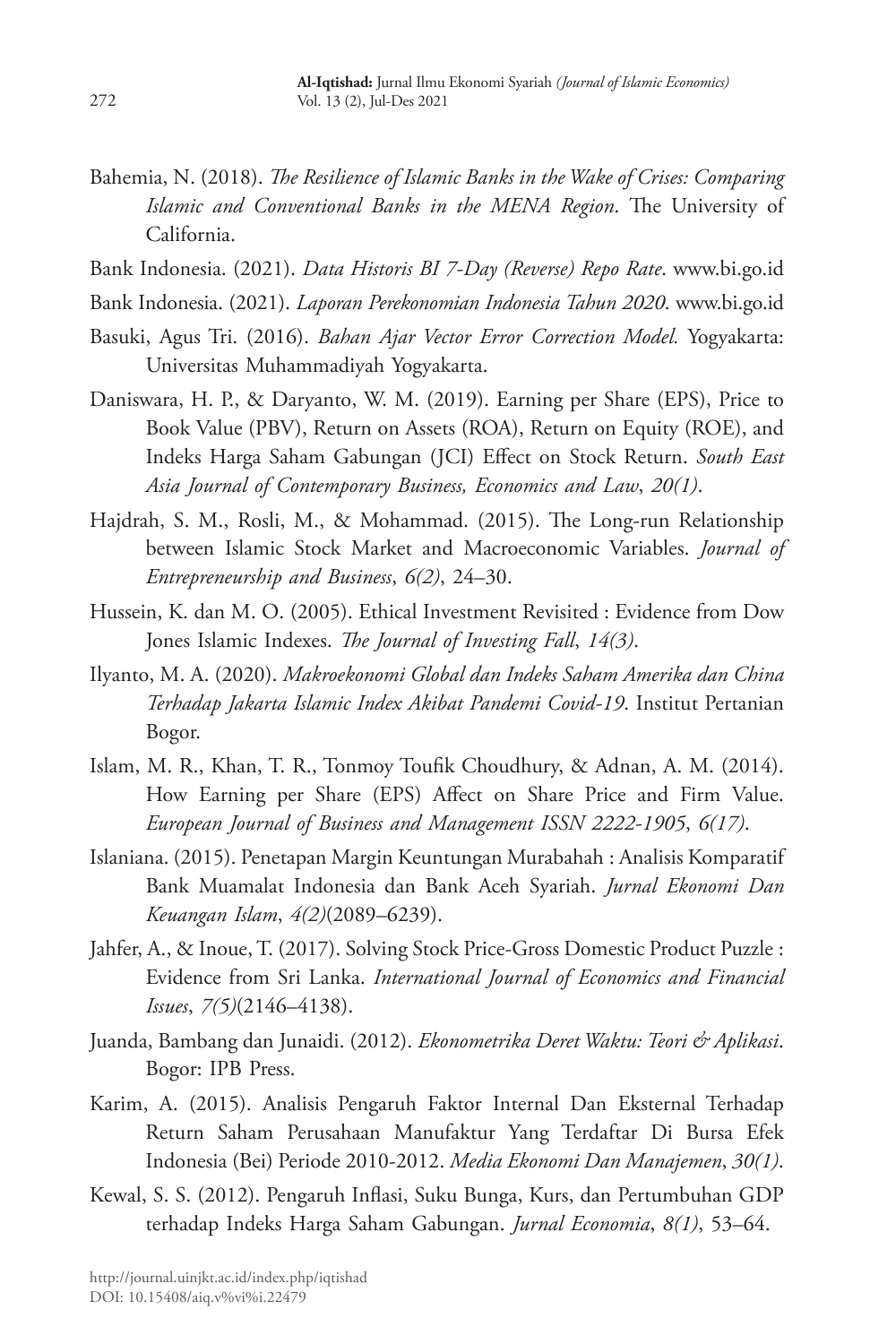- Lutfiana, I. M. (2017). Kontribusi Inflasi, suku bunga, kurs, dan GDP terhadap harga saham kelompok JII di BEI 2007-2015. *Jurnal An-Nisbah*, *4(1)*.
- Maharaj, T., Aguirre, N., & Scholte, S. K. (2019). Rethinking Safe Haven Assets. *J.P.Morgan Asset Management*.
- Mamduch, Amanda Christiana, M., & Septiana, E. (2016). The Empirical Relationship between Stock Return and Trading Volume based on Stock Market Cycles. *Indonesian Capital Market Review 8*.
- Mankiw NG. (2006). *Makroekonomi (Macroeconomics)*. Jakarta: Erlangga.
- Nurein, S. A., & Menacer, A. (2017). Macroeconomic Variables and Islamic Bank Stock Returns: Panel Data Evidence From GCC Countries. *Journal of Islamic Finance (Special Issue) 001 – 013 IIUM Institute of Islamic Banking and Finance*.
- Nurlina. (2017). Pengaruh Nilai Tukar dan Suku Bunga Terhadap Harga Saham PT. Bank Rakyat Indonesia. *Jurnal Samudra Ekonomika*, *19(1)*.
- Otoritas Jasa Keuangan. (2020). Statistik Pasar Modal. www.ojk.go.id
- Otoritas Jasa Keuangan. (2021). Statistik Pasar Modal Syariah. www.ojk.go.id
- Otoritas Jasa Keuangan. (2021). Landscape Keuangan Syariah Indonesia Desember 2020. www.ojk.go.id
- Pratama, Y. C., & Azzis, A. (2018). Macroeconomic Variables, International Islamic Indices, and The Return Volatility in Jakarta Islamic Index. *Al-Iqtishad: Journal of Islamic Economics*, *10(1)*.
- Prayogo, K. H., & Lestari, E. P. (2018). The Determinant of Stock Price at The Banking Sub-sector Company in Indonesia Stock Exchange. *International Journal of Trade, Economics and Finance*, *9(6)*.
- Samuelson, P. A., & Nordhaus, W. D. (2004). *Ilmu Makro Ekonomi*. PT. Media Global Edukasi.
- Schleifer, Andrei, Josef Lakonishok dan Robert W. Vishny. (1992). The Impact of Institutional Trading on Stock Prices. *Journal of Financial Economics 31(1992) 13-43*
- Segoro, W., & Adrian., M. S. (2016). *The Analysis of Financial Performance on Stock Price*. Fakultas Ekonomi Universitas Gunadarma.
- Setyawan, T. A. (2006). *Analisis Reaksi Pasar Modal Terhadap Kenaikan Harga BBM*. Program Studi Magister Manajemen Program Pasca Sarjana Universitas Diponegoro.